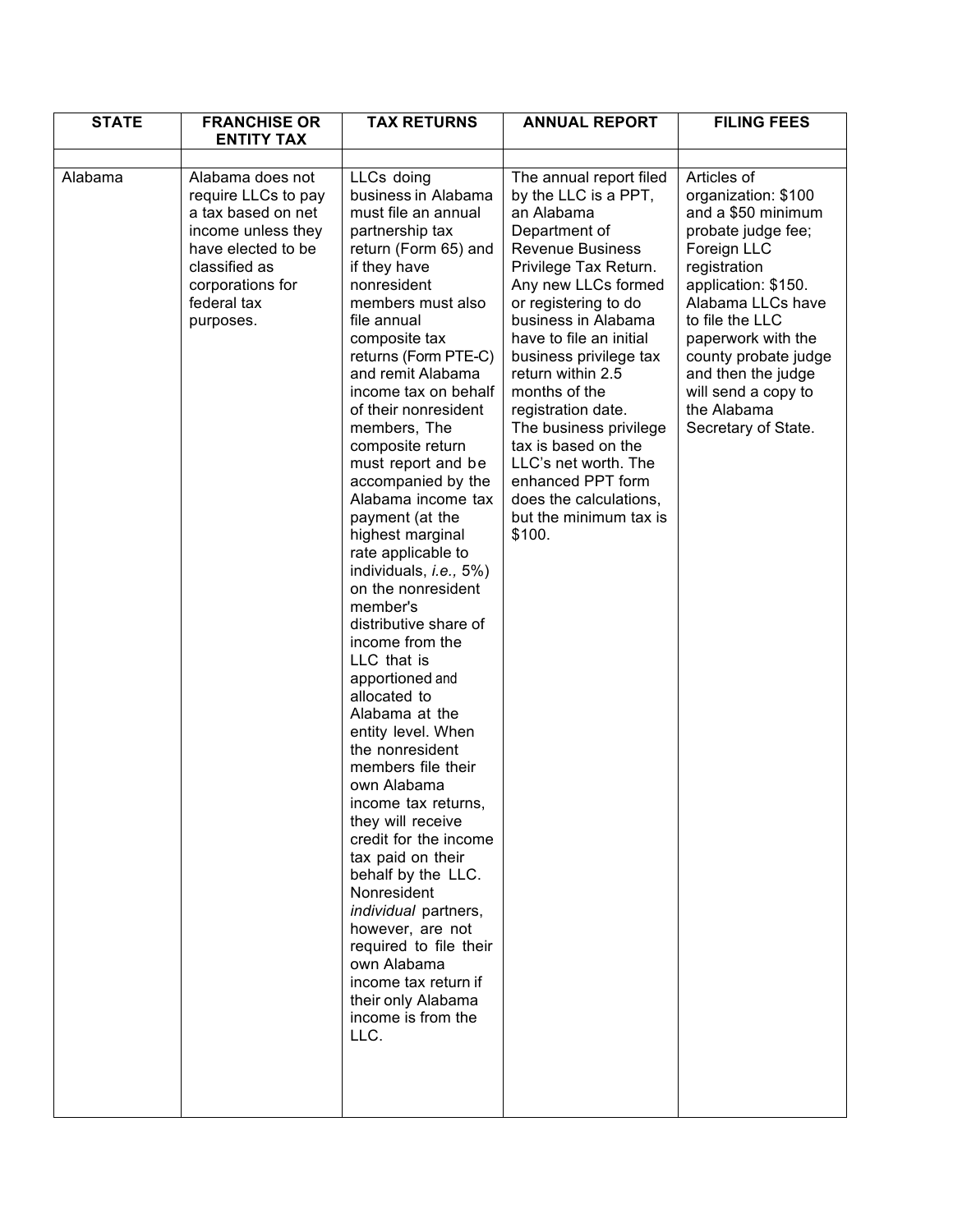| <b>STATE</b> | <b>FRANCHISE OR</b>                                                                                                                                                        | <b>TAX RETURNS</b>                                                                                                                                                                                                                                                                                                                   | <b>ANNUAL REPORT</b>                                                                                                                                                                                                                                                                                                                                                                                                            | <b>FILING FEES</b>                                                                                                                                                                                                                                                                                                                                                                                                                                                                                                                                                                                              |
|--------------|----------------------------------------------------------------------------------------------------------------------------------------------------------------------------|--------------------------------------------------------------------------------------------------------------------------------------------------------------------------------------------------------------------------------------------------------------------------------------------------------------------------------------|---------------------------------------------------------------------------------------------------------------------------------------------------------------------------------------------------------------------------------------------------------------------------------------------------------------------------------------------------------------------------------------------------------------------------------|-----------------------------------------------------------------------------------------------------------------------------------------------------------------------------------------------------------------------------------------------------------------------------------------------------------------------------------------------------------------------------------------------------------------------------------------------------------------------------------------------------------------------------------------------------------------------------------------------------------------|
|              | <b>ENTITY TAX</b>                                                                                                                                                          |                                                                                                                                                                                                                                                                                                                                      |                                                                                                                                                                                                                                                                                                                                                                                                                                 |                                                                                                                                                                                                                                                                                                                                                                                                                                                                                                                                                                                                                 |
| Alaska       | Alaska does not<br>require LLCs to pay<br>a tax based on net<br>income unless they<br>have elected to be<br>classified as<br>corporations for<br>federal tax<br>purposes.  | Domestic and<br>foreign LLCs doing<br>business in Alaska<br>that have one or<br>more corporate<br>partners must file an<br>information return. A<br>copy of the federal<br>form 1065 must be<br>filed with Alaska to<br>meet this<br>requirement. An LLC<br>that has no<br>corporate members<br>is not required to file<br>a return. | LLCs must file a<br>biennial report (every<br>other year) and<br>biennial corporation<br>fee with the Alaska<br>Division of<br>Corporations,<br><b>Business and</b><br><b>Professional Licensing</b><br>prior to January 2.<br>Alaska LLCs are<br>required to file an<br>initial report with the<br>state within 6 months<br>of formation. Biennial<br>registration fee: \$100<br>for domestic LLCs;<br>\$200 for foreign LLCs. | Fee for filing Articles<br>of Organization with<br>the Alaska Secretary<br>of State is \$250. Fee<br>for registration of a<br>foreign LLC is \$350.<br>Alaska Business<br><b>License Application</b><br>fee is \$50. A<br>separate license is<br>required for each<br>separate line of<br>business the LLC<br>operates. Annual<br>licenses expire on<br>December 31 of the<br>year purchased and<br>biennial licenses<br>expire on December<br>31 of the year<br>following the year<br>purchased.                                                                                                               |
| Arizona      | Arizona does not<br>require LLCs to pay<br>a tax based on net<br>income unless they<br>have elected to be<br>classified as<br>corporations for<br>federal tax<br>purposes. | An LLC treated as a<br>partnership for tax<br>purposes, as most<br>are, has no Arizona<br>tax filing. An<br>Arizona LLC that<br>elects to be<br>classified as a<br>corporation for<br>federal income tax<br>purposes must file<br>Arizona Form 165.                                                                                  | No                                                                                                                                                                                                                                                                                                                                                                                                                              | Articles of<br>organization: \$50;<br>Foreign LLC<br>registration: \$150.<br>Within 60 days after<br>the Commission has<br>approved the filing,<br>the Arizona LLC must<br>publish the Articles of<br>Organization in an<br>Arizona newspaper of<br>in the county of the<br>known place of<br>business for three (3)<br>consecutive<br>publications. A list of<br>acceptable<br>newspapers in each<br>county will<br>accompany the<br>Commission's<br>approval letter.<br>Failure to publish<br>may lead to<br>dissolution of the<br>Arizona LLC. Filing<br>an affidavit of<br>publication is not<br>necessary. |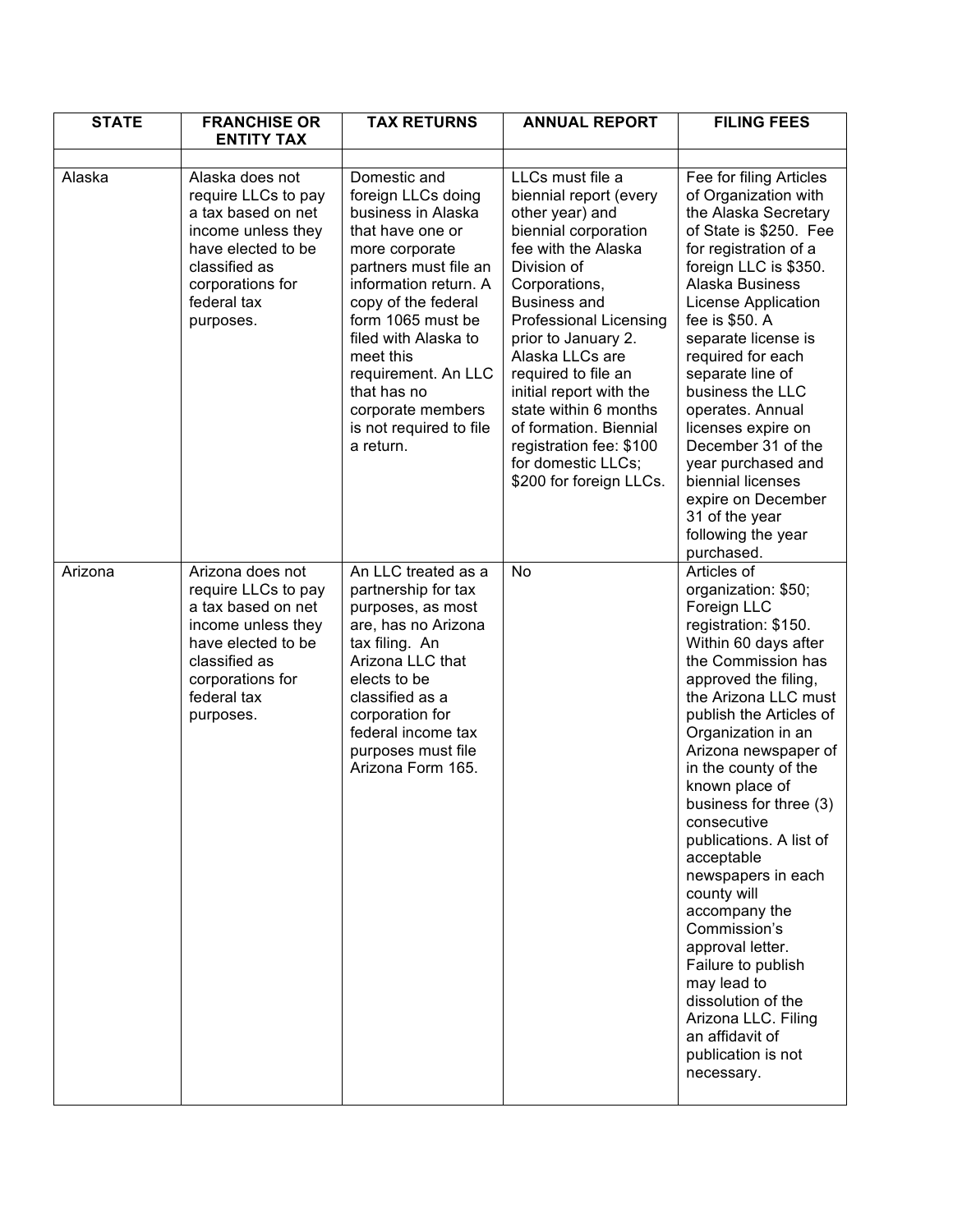| <b>STATE</b> | <b>FRANCHISE OR</b><br><b>ENTITY TAX</b>                                                                                                                                                                                                                                                                                                                                                                                                                                                                                                                                                                                                                                                                                                                                                                     | <b>TAX RETURNS</b>                                                                                                                                                                                                                                                                                                                                                                                                                                                                                                                                                                                                                                                                                                                                                                                                       | <b>ANNUAL REPORT</b>                                                                                                                                                                                     | <b>FILING FEES</b>                                                                                                                                                                        |
|--------------|--------------------------------------------------------------------------------------------------------------------------------------------------------------------------------------------------------------------------------------------------------------------------------------------------------------------------------------------------------------------------------------------------------------------------------------------------------------------------------------------------------------------------------------------------------------------------------------------------------------------------------------------------------------------------------------------------------------------------------------------------------------------------------------------------------------|--------------------------------------------------------------------------------------------------------------------------------------------------------------------------------------------------------------------------------------------------------------------------------------------------------------------------------------------------------------------------------------------------------------------------------------------------------------------------------------------------------------------------------------------------------------------------------------------------------------------------------------------------------------------------------------------------------------------------------------------------------------------------------------------------------------------------|----------------------------------------------------------------------------------------------------------------------------------------------------------------------------------------------------------|-------------------------------------------------------------------------------------------------------------------------------------------------------------------------------------------|
| Arkansas     | Arkansas does not<br>require LLCs to pay<br>a tax based on net<br>income unless they<br>have elected to be<br>classified as<br>corporations for<br>federal tax<br>purposes. However,<br>LLCs must pay an<br>annual franchise tax<br>of \$150, regardless<br>of the LLC's income<br>tax classification.                                                                                                                                                                                                                                                                                                                                                                                                                                                                                                       | An LLC that elects<br>to be classified as a<br>partnership for<br>federal income tax<br>purposes must file<br>an Arkansas return<br>on Form AR1050.                                                                                                                                                                                                                                                                                                                                                                                                                                                                                                                                                                                                                                                                      | All domestic and<br>foreign Limited<br><b>Liability Companies</b><br>file an annual<br>franchise tax report,<br>which serves as the<br>Arkansas annual<br>report. It can be filed<br>on-line or by mail. | Articles of<br>organization, filing<br>fee is \$45 (on-line) or<br>\$50 (paper);<br>Application for<br>certificate of authority<br>by foreign LLC: \$270<br>(on-line) or \$300<br>(paper. |
| California   | All LLCs classified<br>as partnerships or<br>disregarded entities<br>(sole member) that<br>organize in<br>California, register in<br>California, or<br>conduct business in<br>California are<br>subject to a<br>minimum franchise<br>fee of \$800. In<br>addition to the<br>minimum franchise<br>fee, LLCs are<br>subject to an annual<br>fee based on their<br>total income "from<br>all sources derived<br>from or attributable<br>to this state". Total<br>income means<br>"gross income, as<br>defined in Section<br>24271, plus the cost<br>of goods sold, paid<br>or incurred in<br>connection with the<br>trade or business of<br>the taxpayer."<br>The gross receipts<br>based fee is based<br>on a graduated<br>scale and ranges<br>from \$900 for LLCs<br>with receipts from<br>California between | All LLCs classified<br>as partnerships or<br>disregarded entities<br>that organize in<br>California, register in<br>California, or<br>conduct business in<br>California, must file<br>California Form 568<br>by the 15th day of<br>the 4th month after<br>the close of the<br>LLC's taxable year.<br>In addition, an LLC<br>filing Form 568<br>which has members<br>who are not<br>residents of<br>California must file<br>FTB 3832, Limited<br><b>Liability Company</b><br>Nonresident<br>Members' Consent<br>with Form 568. FTB<br>3832 is signed by<br>the nonresident<br>individuals and<br>foreign entity<br>members to show<br>their consent to<br>California's<br>jurisdiction to tax<br>their distributive<br>share of income<br>attributable to<br>California sources.<br>The LLC must pay<br>the tax for every | The LLC must file a<br>biennial report on<br>Form LLC-12. The<br>filing fee is \$20 but the<br>late fee is \$250. The<br>LLC must file the first<br>report within 90 days<br>after it is formed.         | Articles of<br>organization: \$70;<br>Registration of<br>foreign LLC: \$70;<br>Biennial Report: \$20.                                                                                     |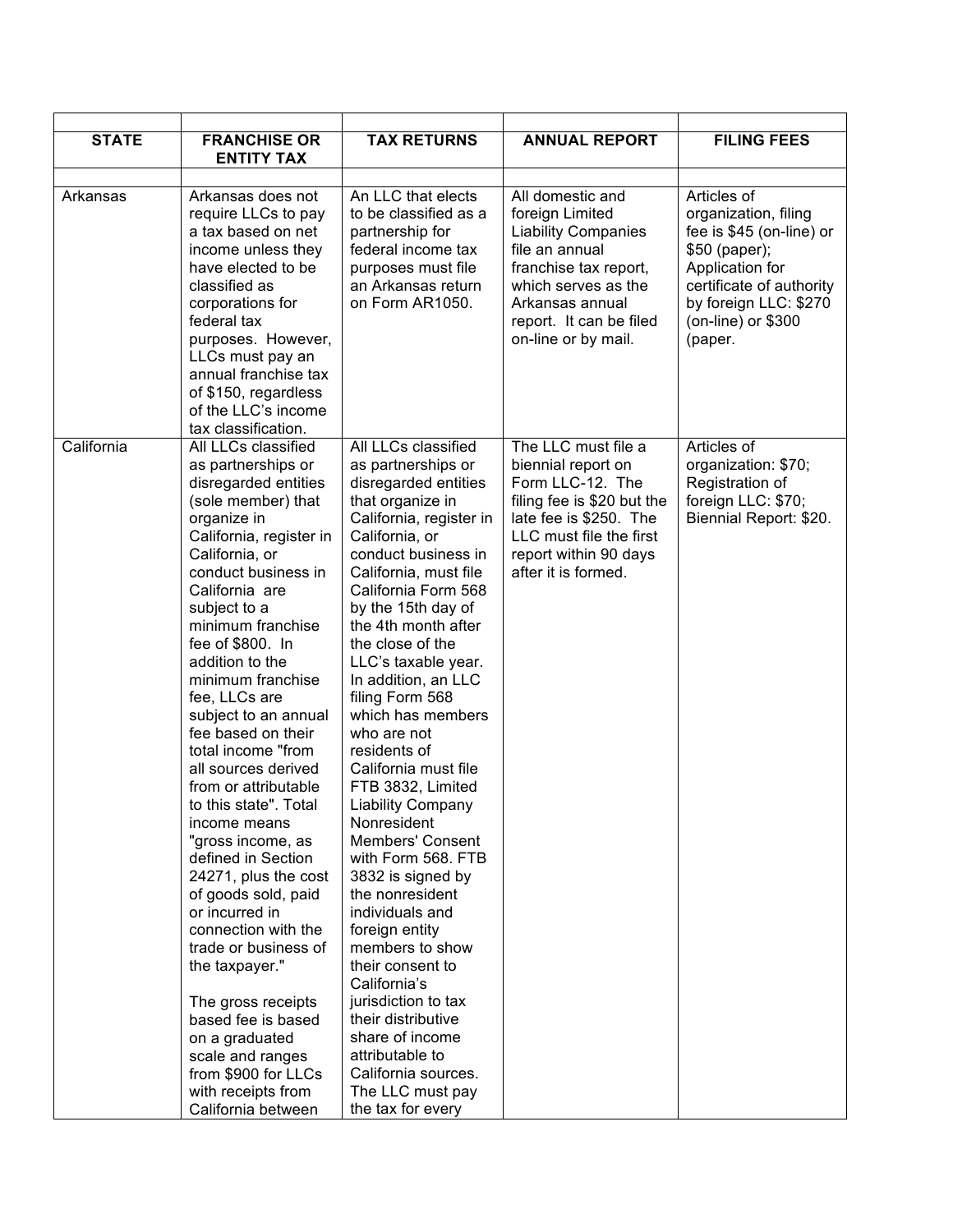|                         | \$250,000 and<br>\$500,000 to \$11,790<br>for LLCs with<br>California receipts in<br>excess of \$5 million.                                                                    | nonresident member<br>who did not sign a<br>FTB 3832.                                                                                                                                                                                     |                                                                                                                                                                                                                                                                                                                                         |                                                                                                                                                                                                                                                      |
|-------------------------|--------------------------------------------------------------------------------------------------------------------------------------------------------------------------------|-------------------------------------------------------------------------------------------------------------------------------------------------------------------------------------------------------------------------------------------|-----------------------------------------------------------------------------------------------------------------------------------------------------------------------------------------------------------------------------------------------------------------------------------------------------------------------------------------|------------------------------------------------------------------------------------------------------------------------------------------------------------------------------------------------------------------------------------------------------|
| <b>STATE</b>            | <b>FRANCHISE OR</b><br><b>ENTITY TAX</b>                                                                                                                                       | <b>TAX RETURNS</b>                                                                                                                                                                                                                        | <b>ANNUAL REPORT</b>                                                                                                                                                                                                                                                                                                                    | <b>FILING FEES</b>                                                                                                                                                                                                                                   |
| Colorado                | Colorado does not<br>require LLCs to pay<br>a tax based on net<br>income unless they<br>have elected to be<br>classified as<br>corporations for<br>federal tax<br>purposes.    | An LLC taxed as a<br>partnership for<br>federal income tax<br>purposes<br>partnership with<br>nonresident<br>members should file<br>Colorado Form 106.                                                                                    | Annual reports are<br>due within a 3 month<br>period, starting on the<br>first day of the<br>anniversary month of<br>the initial filing with the<br>Secretary of State.<br>The report can<br>be filed 2 months prior<br>and 2 months after the<br>anniversary month<br>before the late fee<br>(\$40 on-line and \$50<br>paper) applies. | Articles of<br>organization: \$50;<br>Foreign entity<br>authority statement:<br>\$100; Annual report<br>fee: \$10 on-line and<br>\$100 paper.                                                                                                        |
| Connecticut             | Connecticut does<br>not require LLCs to<br>pay a tax based on<br>net income unless<br>they have elected to<br>be classified as<br>corporations for<br>federal tax<br>purposes. | All LLCs must pay<br>the State<br>Department of<br>Revenue an annual<br>\$250 business entity<br>tax (Form OP-<br>424) .An LLC<br>treated as a<br>partnership for<br>federal tax purposes<br>must file Form CT-<br>1065.                  | Yes                                                                                                                                                                                                                                                                                                                                     | Filing Articles of<br>organization: \$60;<br>Certificate of<br>registration for<br>foreign LLC: \$60;<br>Annual Report: \$10.                                                                                                                        |
| Delaware                | Delaware does not<br>require LLCs to pay<br>tax based on net<br>income unless they<br>have elected to be<br>classified as<br>corporations for<br>federal tax<br>purposes.      | A Delaware LLC that<br>is classified as a<br>partnership for<br>federal tax purposes<br>must file a<br>partnership tax<br>return on Delaware<br>Form 300-I if it has<br>any income or loss<br>associated with<br>business in<br>Delaware. | No                                                                                                                                                                                                                                                                                                                                      | Certificate of<br>formation: \$90;<br>Foreign LLC<br>registration<br>application: \$200;<br>Annual fee of \$250<br>(There is also a \$20)<br>courthouse<br>municipality fee<br>imposed on LLC<br>documents filed with<br>the Secretary of<br>State). |
| District of<br>Columbia | The District of<br>Columbia imposes<br>an unincorporated<br>business franchise<br>tax on LLCs if gross<br>income in DC<br>exceeds<br>$$12,000.$ In                             | LLCs that have<br>gross income from<br>District sources<br>exceeding \$12,000<br>during the year must<br>file returns on Form<br>D-30. The minimum<br>tax is \$250 if DC                                                                  | <b>Biennial</b>                                                                                                                                                                                                                                                                                                                         | <b>Domestic Certificate</b><br>of Organization:<br>\$220; Foreign LLC<br>registration<br>statement: \$220;<br>Biennial report: \$300<br>(late fee \$100).                                                                                            |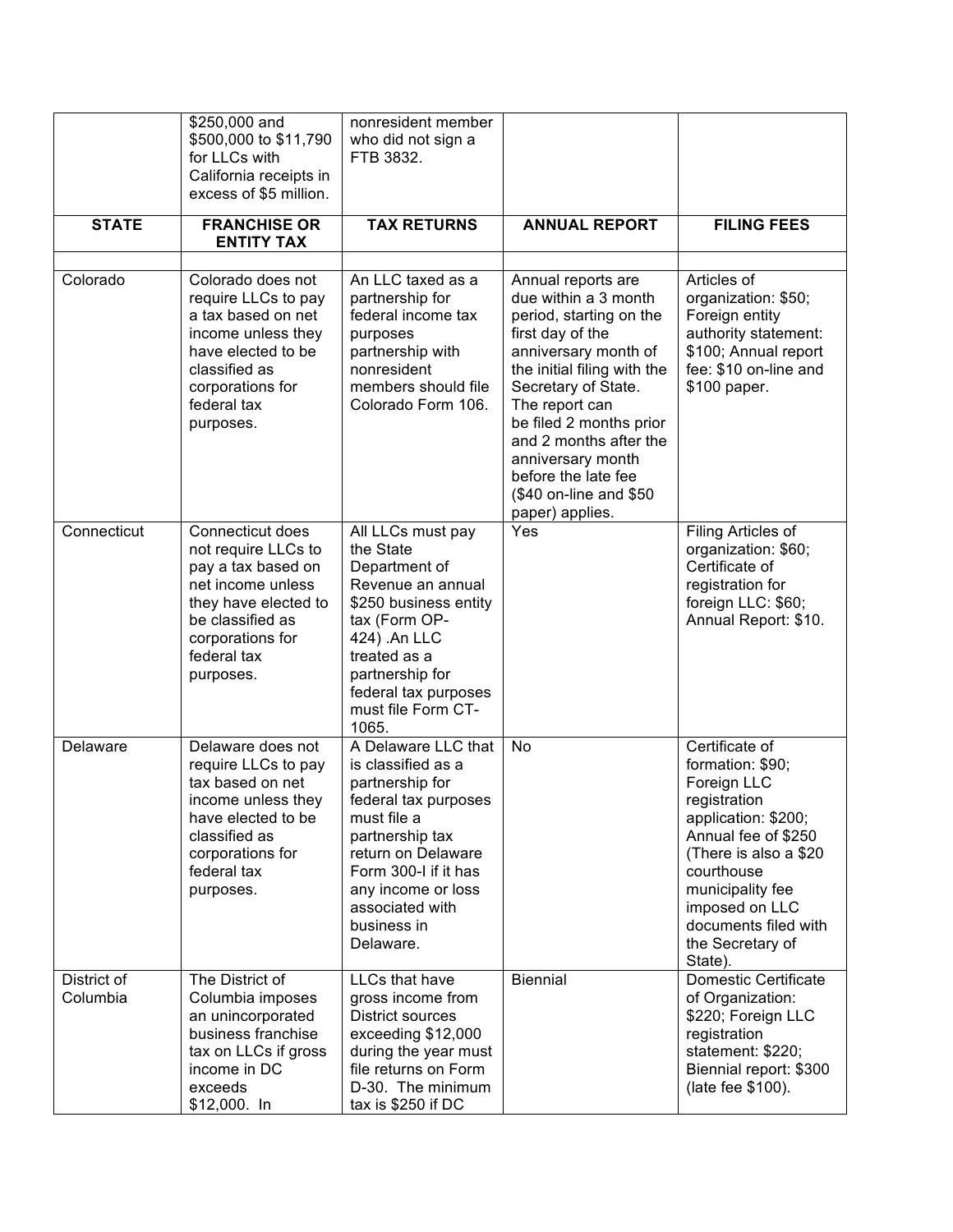|              | addition, D.C.<br>imposes an annual<br>"ballpark fee" on<br>LLCs, regardless of<br>their federal entity<br>classification. The<br>fee is applicable if<br>the LLC has District<br>of Columbia gross<br>receipts of \$5 million<br>or greater in the<br>most recent year.<br>The fee ranges from<br>\$5,500, for a LLC<br>with \$5 million of<br>gross receipts, to a<br>maximum of<br>\$16,500, for a LCC<br>with gross receipts<br>in excess of \$16<br>million. | gross receipts are<br>less than \$1 million<br>(even if the taxpayer<br>has a loss). The<br>minimum tax is<br>\$1,000 if DC gross<br>receipts are greater<br>than \$1 million. The<br>tax rate is 9.975%<br>on total DC taxable<br>income.                                                                         |                      |                                                                                                                                                           |
|--------------|-------------------------------------------------------------------------------------------------------------------------------------------------------------------------------------------------------------------------------------------------------------------------------------------------------------------------------------------------------------------------------------------------------------------------------------------------------------------|--------------------------------------------------------------------------------------------------------------------------------------------------------------------------------------------------------------------------------------------------------------------------------------------------------------------|----------------------|-----------------------------------------------------------------------------------------------------------------------------------------------------------|
| Florida      | Florida does not<br>require LLCs to pay<br>a tax based on net<br>income unless they<br>have elected to be<br>classified as<br>corporations for<br>federal tax<br>purposes.                                                                                                                                                                                                                                                                                        | An LLC, classified<br>as a partnership for<br>Florida and federal<br>income tax<br>purposes, must file<br>Form F-1065 if one<br>or more of its<br>owners is a<br>corporation. In<br>addition, the<br>corporate owner of<br>such an LLC must<br>file a Florida<br>corporate income<br>tax return.                   | Yes                  | New registration fee<br>(domestic of foreign):<br>\$100; Annual report<br>fee is \$138.75<br>(\$538.75 if received<br>after May 1).                       |
| <b>STATE</b> | <b>FRANCHISE OR</b><br><b>ENTITY TAX</b>                                                                                                                                                                                                                                                                                                                                                                                                                          | <b>TAX RETURNS</b>                                                                                                                                                                                                                                                                                                 | <b>ANNUAL REPORT</b> | <b>FILING FEES</b>                                                                                                                                        |
|              |                                                                                                                                                                                                                                                                                                                                                                                                                                                                   |                                                                                                                                                                                                                                                                                                                    |                      |                                                                                                                                                           |
| Georgia      | Georgia does not<br>require LLCs to pay<br>a tax based on net<br>income unless they<br>have elected to be<br>classified as<br>corporations for<br>federal tax<br>purposes.                                                                                                                                                                                                                                                                                        | Every LLC which<br>does business or<br>owns property in<br>Georgia or receives<br>income from<br>Georgia sources<br>must file a Georgia<br>tax return (Form<br>700). Additionally,<br>every partnership or<br>LLC being treated<br>as a partnership,<br>which has partners<br>or members which<br>are domiciled in | Yes                  | Articles of<br>organization: \$100;<br>Certificate of<br>authority to do<br>business in Georgia<br>(foreign LLC): \$225;<br>Annual registration:<br>\$50. |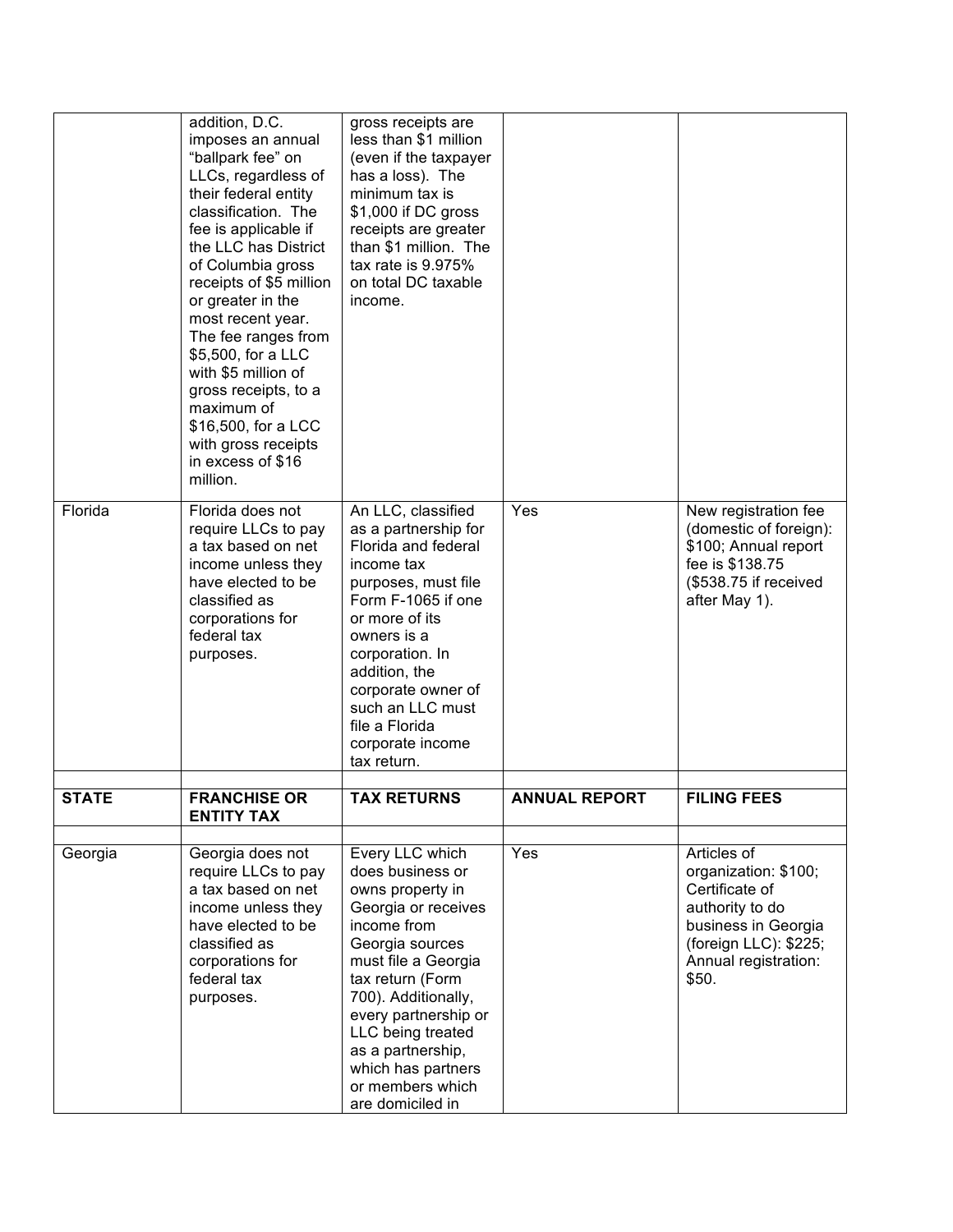|              |                                                                                                                                                                             | Georgia, must file a<br>Georgia income tax<br>return LLC's are<br>required to withhold<br>4% from the<br>distributions paid or<br>distributions credited<br>to its nonresident<br>members under<br>Georgia Code<br>Section 48-7-129 |                      |                                                                                                                                                                                                                      |
|--------------|-----------------------------------------------------------------------------------------------------------------------------------------------------------------------------|-------------------------------------------------------------------------------------------------------------------------------------------------------------------------------------------------------------------------------------|----------------------|----------------------------------------------------------------------------------------------------------------------------------------------------------------------------------------------------------------------|
| Hawaii       | Hawaii does not<br>require LLCs to pay<br>a tax based on net<br>income unless they<br>have elected to be<br>classified as<br>corporations for<br>federal tax<br>purposes.   | Hawaii LLCs and<br>LLCs qualified to do<br>business in Hawaii<br>must file a<br>partnership tax<br>return, Form N-20.                                                                                                               | Yes                  | Articles of<br>organization: \$50;<br>Certificate of<br>authority of foreign<br>LLC: \$50; Annual<br>report: \$15.                                                                                                   |
| Idaho        | Idaho does not<br>require LLCs to pay<br>a tax based on net<br>income unless they<br>have elected to be<br>classified as<br>corporations for<br>federal tax<br>purposes.    | Idaho LLCs that are<br>classified as<br>partnerships for<br>federal income tax<br>purposes must file<br>Idaho partnership<br>tax returns on Form<br>65.                                                                             | Yes                  | Articles of<br>organization: \$100;<br>Foreign LLC<br>registration<br>application: \$100;<br>Annual fee: \$0 (late<br>charge: \$30).                                                                                 |
| <b>STATE</b> | <b>FRANCHISE OR</b><br><b>ENTITY TAX</b>                                                                                                                                    | <b>TAX RETURNS</b>                                                                                                                                                                                                                  | <b>ANNUAL REPORT</b> | <b>FILING FEES</b>                                                                                                                                                                                                   |
| Illinois     | Illinois does not<br>require LLCs to pay<br>a tax based on net<br>income unless they<br>have elected to be<br>classified as<br>corporations for<br>federal tax<br>purposes. | Illinois LLCs that are<br>classified as<br>partnerships for<br>federal income tax<br>purposes must file<br>Illinois partnership<br>tax returns on Form<br>IL-1065.                                                                  | Yes                  | Articles of<br>organization: \$500;<br>Registration of<br>foreign LLC: initial fee<br>of \$175, then<br>Secretary of State will<br>review and determine<br>exact fee required;<br>Annual report: \$250.              |
| Indiana      | Indiana does not<br>require LLCs to pay<br>a tax based on net<br>income unless they<br>have elected to be<br>classified as<br>corporations for<br>federal tax<br>purposes.  | LLCs treated as a<br>partnership for<br>federal tax purposes<br>and conducting<br>business within<br>Indiana must file an<br>annual return on<br>Form IT-65.                                                                        | Yes, Biennial        | Articles of<br>organization: \$90<br>paper; \$93 on-line;<br>Certificate of<br>authority for foreign<br>LLC to do business in<br>the state: \$90;<br>Biennial report: \$30<br>(in writing) or $$22.44$<br>(on-line). |
| lowa         | lowa does not<br>require LLCs to pay<br>a tax based on net                                                                                                                  | Every LLC deriving<br>income/loss from<br>property owned                                                                                                                                                                            | Yes, Biennial        | Articles of<br>organization: \$50;<br>Certificate of                                                                                                                                                                 |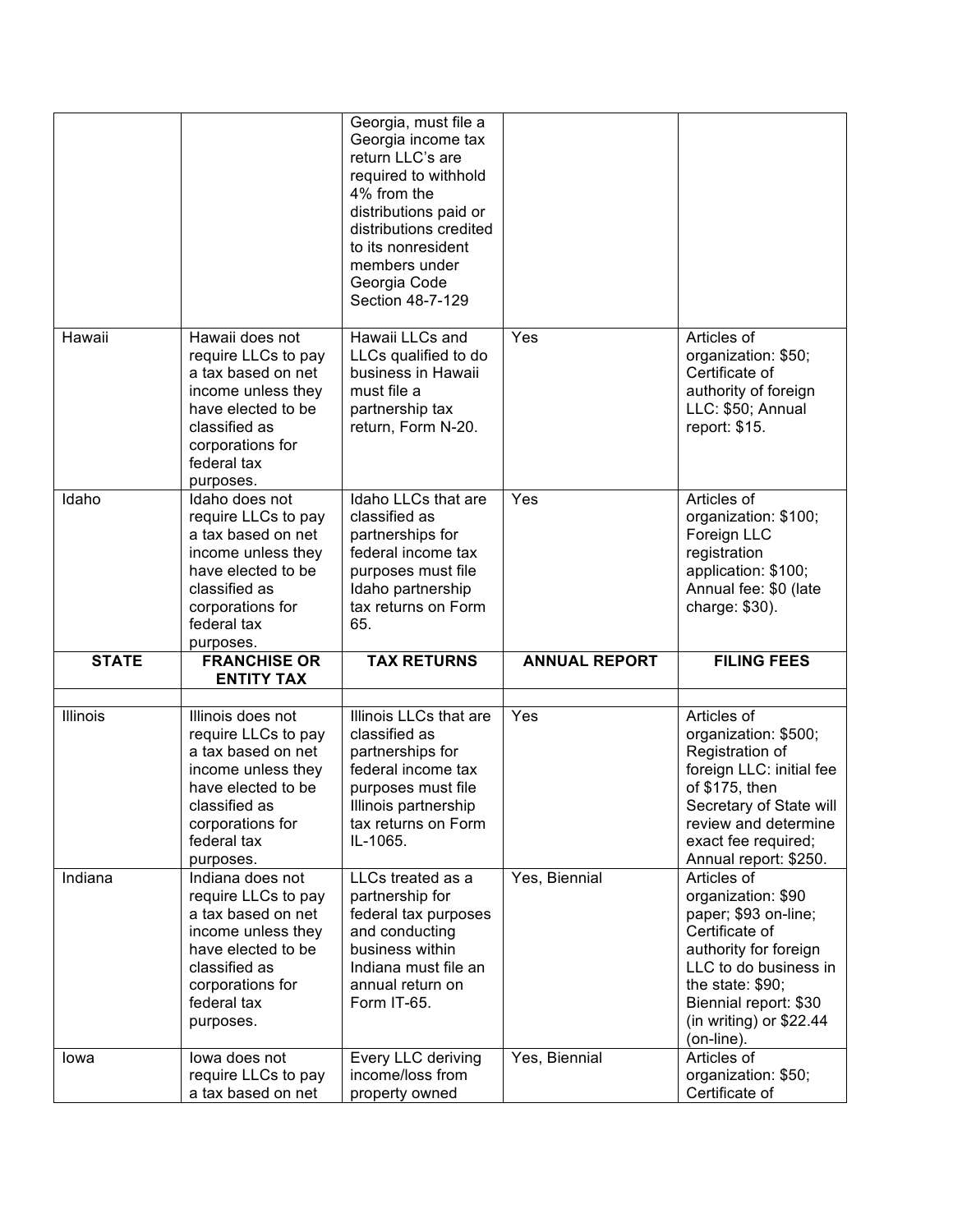|              | income unless they<br>have elected to be<br>classified as<br>corporations for<br>federal tax<br>purposes.                                                                                                                                                                                                                                                                                                                                                                                                                                                | within lowa or from a<br>business, trade,<br>profession, or<br>occupation carried<br>on within lowa must<br>file a partnership<br>return on Form IA<br>1065. Only LLCs<br>with activity<br>(income/loss) from<br>lowa sources, or<br>which are domiciled<br>in Iowa, are required<br>to file. A non-lowa<br>LLC should not file<br>only because one or<br>more of its partners<br>are lowa residents,<br>or because the<br>partnership is<br>registered with the<br>lowa Secretary of<br>State. |                      | authority for foreign<br>corporation: \$100;<br>Biennial report: \$45<br>(paper) or \$30 (on-<br>line).                                                                                      |
|--------------|----------------------------------------------------------------------------------------------------------------------------------------------------------------------------------------------------------------------------------------------------------------------------------------------------------------------------------------------------------------------------------------------------------------------------------------------------------------------------------------------------------------------------------------------------------|-------------------------------------------------------------------------------------------------------------------------------------------------------------------------------------------------------------------------------------------------------------------------------------------------------------------------------------------------------------------------------------------------------------------------------------------------------------------------------------------------|----------------------|----------------------------------------------------------------------------------------------------------------------------------------------------------------------------------------------|
| <b>STATE</b> | <b>FRANCHISE OR</b><br><b>ENTITY TAX</b>                                                                                                                                                                                                                                                                                                                                                                                                                                                                                                                 | <b>TAX RETURNS</b>                                                                                                                                                                                                                                                                                                                                                                                                                                                                              | <b>ANNUAL REPORT</b> | <b>FILING FEES</b>                                                                                                                                                                           |
|              |                                                                                                                                                                                                                                                                                                                                                                                                                                                                                                                                                          |                                                                                                                                                                                                                                                                                                                                                                                                                                                                                                 |                      |                                                                                                                                                                                              |
| Kansas       | Kansas does not<br>require LLCs to pay<br>a tax based on net<br>income unless they<br>have elected to be<br>classified as<br>corporations for<br>federal tax<br>purposes. However,<br>a domestic or<br>foreign LLC with net<br>capital accounts<br>located or used in<br>Kansas at the end of<br>the preceding<br>taxable year of \$1<br>million or more is<br>subject to an annual<br>franchise tax at the<br>rate of 0.03125% of<br>the net capital<br>accounts located or<br>used in Kansas<br>(maximum tax<br>\$20,000) and must<br>file Form K-150. | A Kansas LLC must<br>file a partnership<br>return on Form K-<br>65.                                                                                                                                                                                                                                                                                                                                                                                                                             | Yes                  | Articles of<br>organization: \$160<br>(on-line) or $$165$<br>(paper); Certificate of<br>registration for<br>foreign LLC: \$165;<br>Annual report: \$50<br>(plus \$5.00 for paper<br>filing). |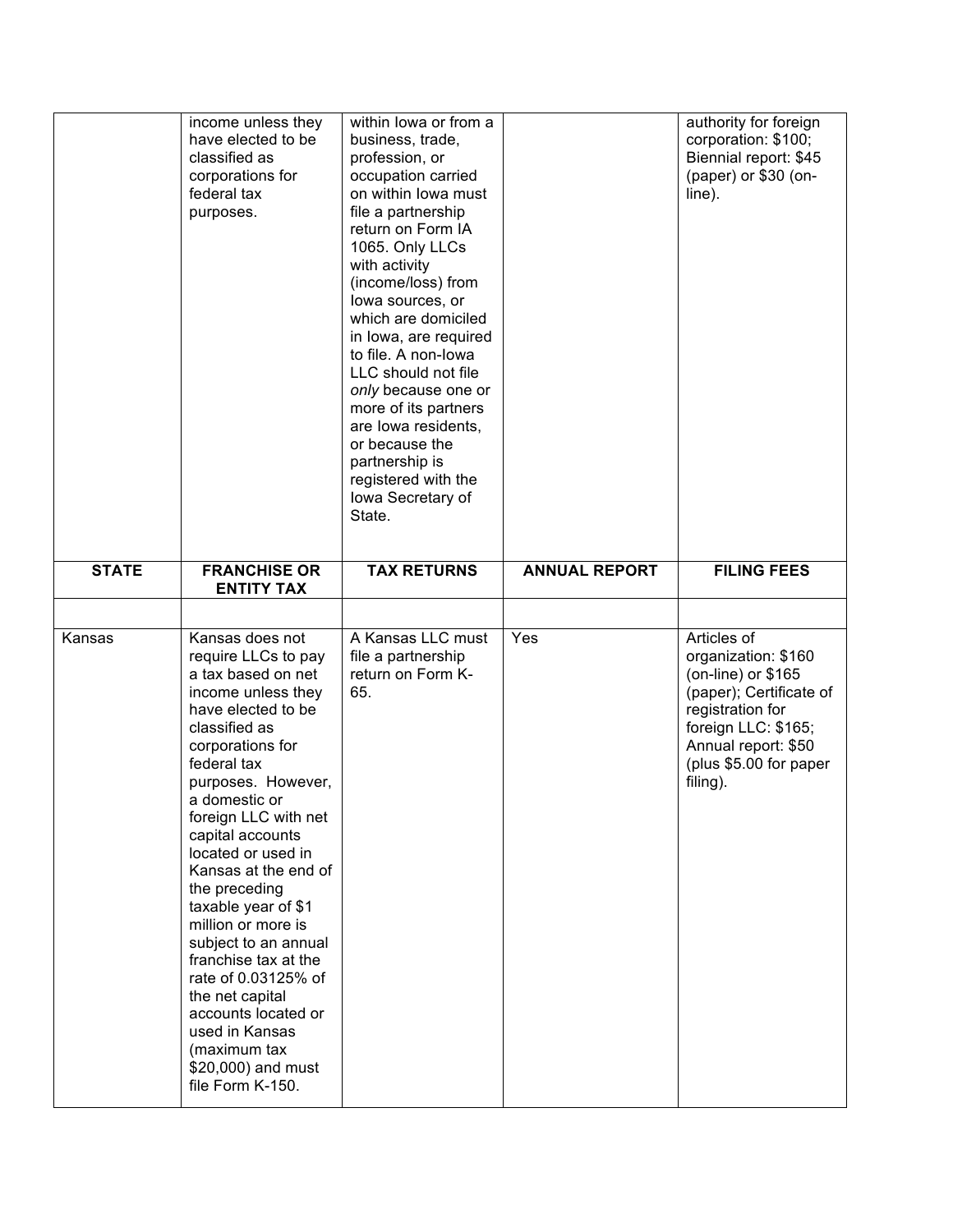| Kentucky     | Kentucy does not<br>require LLCs to pay<br>a tax based on net<br>income unless they<br>have elected to be<br>classified as<br>corporations for<br>federal tax<br>purposes. However,<br>for tax years<br>beginning on or after<br>January 1, 2009,<br>every LLC required<br>to file a return shall<br>withhold Kentucky<br>income tax at the<br>maximum rate<br>provided in KY tax<br>regulations on the<br>distributive share<br>income, whether<br>distributed or<br>undistributed, of<br>each: (i) nonresident<br>individual (includes<br>a nonresident estate<br>or trust) member;<br>and (ii) corporate<br>member that is<br>doing business in<br>Kentucky only<br>through its<br>ownership interest in<br>the LLC. | LLCs treated as<br>partnerships for<br>federal tax purposes<br>must file a Kentucky<br>Partnership Income<br>Return (Form 765).                                                                                                                                                                               | Yes                  | Articles of<br>organization: \$40;<br>Certificate of<br>authority for foreign<br>LLCs: \$90; Annual<br>report: \$15. |
|--------------|-------------------------------------------------------------------------------------------------------------------------------------------------------------------------------------------------------------------------------------------------------------------------------------------------------------------------------------------------------------------------------------------------------------------------------------------------------------------------------------------------------------------------------------------------------------------------------------------------------------------------------------------------------------------------------------------------------------------------|---------------------------------------------------------------------------------------------------------------------------------------------------------------------------------------------------------------------------------------------------------------------------------------------------------------|----------------------|----------------------------------------------------------------------------------------------------------------------|
| <b>STATE</b> | <b>FRANCHISE OR</b><br><b>ENTITY TAX</b>                                                                                                                                                                                                                                                                                                                                                                                                                                                                                                                                                                                                                                                                                | <b>TAX RETURNS</b>                                                                                                                                                                                                                                                                                            | <b>ANNUAL REPORT</b> | <b>FILING FEES</b>                                                                                                   |
| Louisianna   | Louisiana does not<br>require LLCs to pay<br>a tax based on net<br>income unless they<br>have elected to be<br>classified as<br>corporations for<br>federal tax<br>purposes.                                                                                                                                                                                                                                                                                                                                                                                                                                                                                                                                            | An LLC is not<br>required to file a<br>return if all members<br>are natural persons<br>who are residents of<br>the State of<br>Louisiana. Other<br>LLCs doing<br>business in<br>Louisiana or deriving<br>any income from<br>sources in<br>Louisiana, must file<br>an information return<br>on Form IT-565. If | Yes                  | Articles of<br>organization: \$75;<br>Certificate of<br>authority for foreign<br>LLCs: \$125; Annual<br>fee: \$25.   |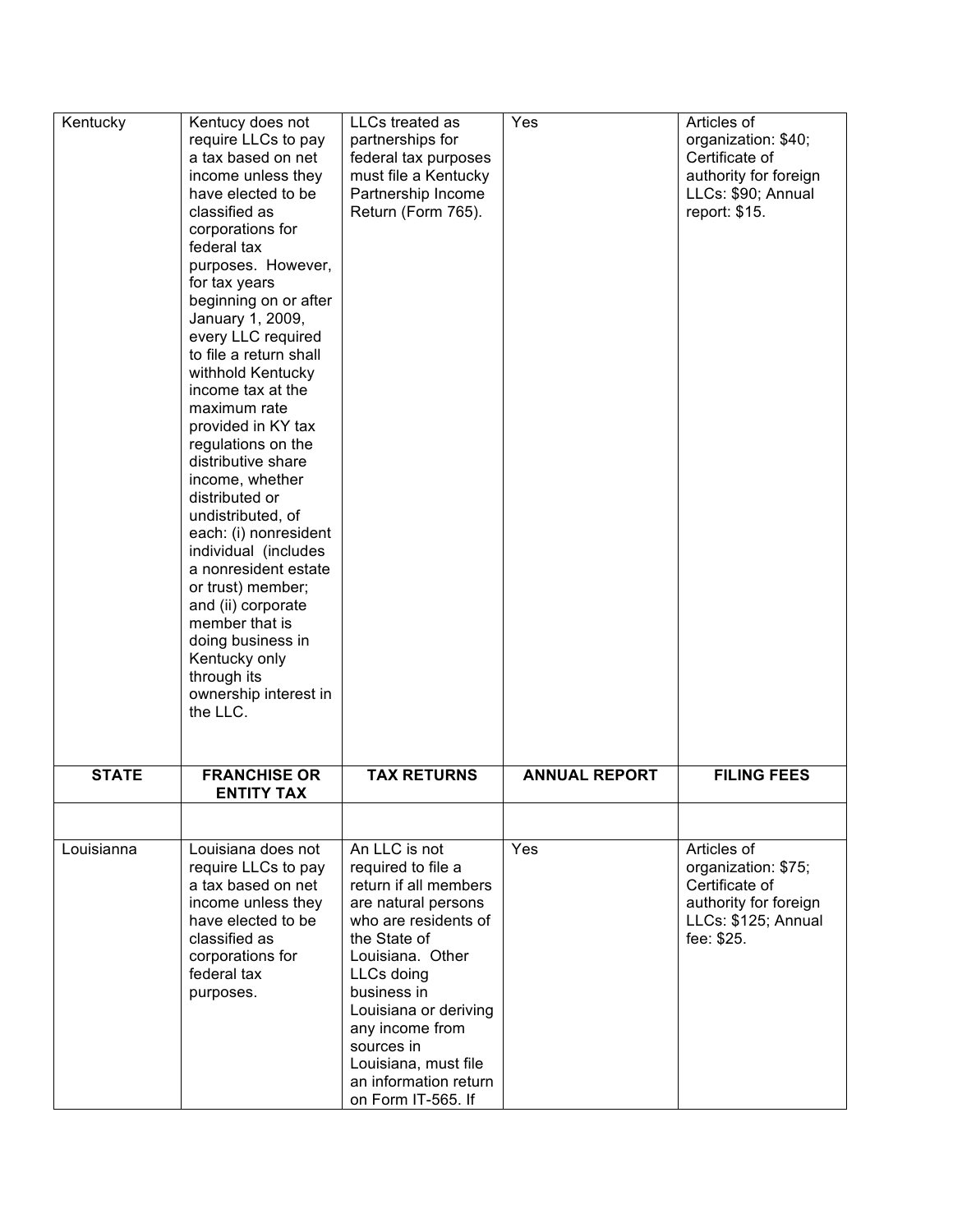|              |                                                                                                                                                                                                                                                                                                                                                                                                                                                                          | the partnership has<br>income that is<br>derived from<br>sources partly within<br>and partly outside<br>the State of<br>Louisiana, Form IT-<br>565B must be filed<br>with Form IT-565.                                                                                                                                                                                                                                                                                |                                                                                                      |                                                                                                                                                                            |
|--------------|--------------------------------------------------------------------------------------------------------------------------------------------------------------------------------------------------------------------------------------------------------------------------------------------------------------------------------------------------------------------------------------------------------------------------------------------------------------------------|-----------------------------------------------------------------------------------------------------------------------------------------------------------------------------------------------------------------------------------------------------------------------------------------------------------------------------------------------------------------------------------------------------------------------------------------------------------------------|------------------------------------------------------------------------------------------------------|----------------------------------------------------------------------------------------------------------------------------------------------------------------------------|
| Maine        | Apart from certain<br>financial institutions,<br>Maine does not<br>require LLCs to pay<br>a tax based on net<br>income unless they<br>have elected to be<br>classified as<br>corporations for<br>federal tax<br>purposes.                                                                                                                                                                                                                                                | LLCs that are<br>classified as<br>partnerships for<br>federal tax purposes<br>and that do business<br>in Maine and that<br>had: a) one or more<br>owners that were<br>not individuals,<br>estates, or trusts; or<br>b) one or more<br>owners that were<br>nonresident<br>individuals, estates<br>or trusts must file<br>Form 1065ME.                                                                                                                                  | Yes                                                                                                  | Certificate of<br>Formation: \$175;<br><b>Statement of Foreign</b><br>Qualification: \$250;<br>Annual report: \$85.                                                        |
| <b>STATE</b> | <b>FRANCHISE OR</b><br><b>ENTITY TAX</b>                                                                                                                                                                                                                                                                                                                                                                                                                                 | <b>TAX RETURNS</b>                                                                                                                                                                                                                                                                                                                                                                                                                                                    | <b>ANNUAL REPORT</b>                                                                                 | <b>FILING FEES</b>                                                                                                                                                         |
| Maryland     | Maryland does not<br>require LLCs to pay<br>a tax based on net<br>income unless they<br>have elected to be<br>classified as<br>corporations for<br>federal tax<br>purposes. However,<br>if a LLC has a<br>nonresident member<br>and any nonresident<br>taxable income, then<br>the LLC is subject to<br>Maryland income tax<br>on the nonresident<br>taxable income,<br>which is the sum of<br>the nonresident<br>members'<br>distributive shares of<br>the LLC's income | A Maryland LLC<br>must file a<br>partnership tax<br>return on Maryland<br>Form 510. Every<br>Maryland LLC must<br>file the form even if it<br>has no income or<br>the LLC is inactive.<br>LLCs formed in<br>other states must file<br>a Form 510 if they<br>have income in<br>Maryland but a<br>foreign LLC that<br>operates in<br>Maryland but is not<br>subject to the<br>Maryland income tax<br>law is not required to<br>file, although a<br>return reflecting no | No annual report in<br>the usual sense but<br>there is an annual<br>personal property tax<br>return. | Articles of<br>organization: \$100;<br>Foreign LLC<br>registration<br>application: \$100;<br>Annual fee: No<br>franchise fee but<br>\$300 annual personal<br>property tax. |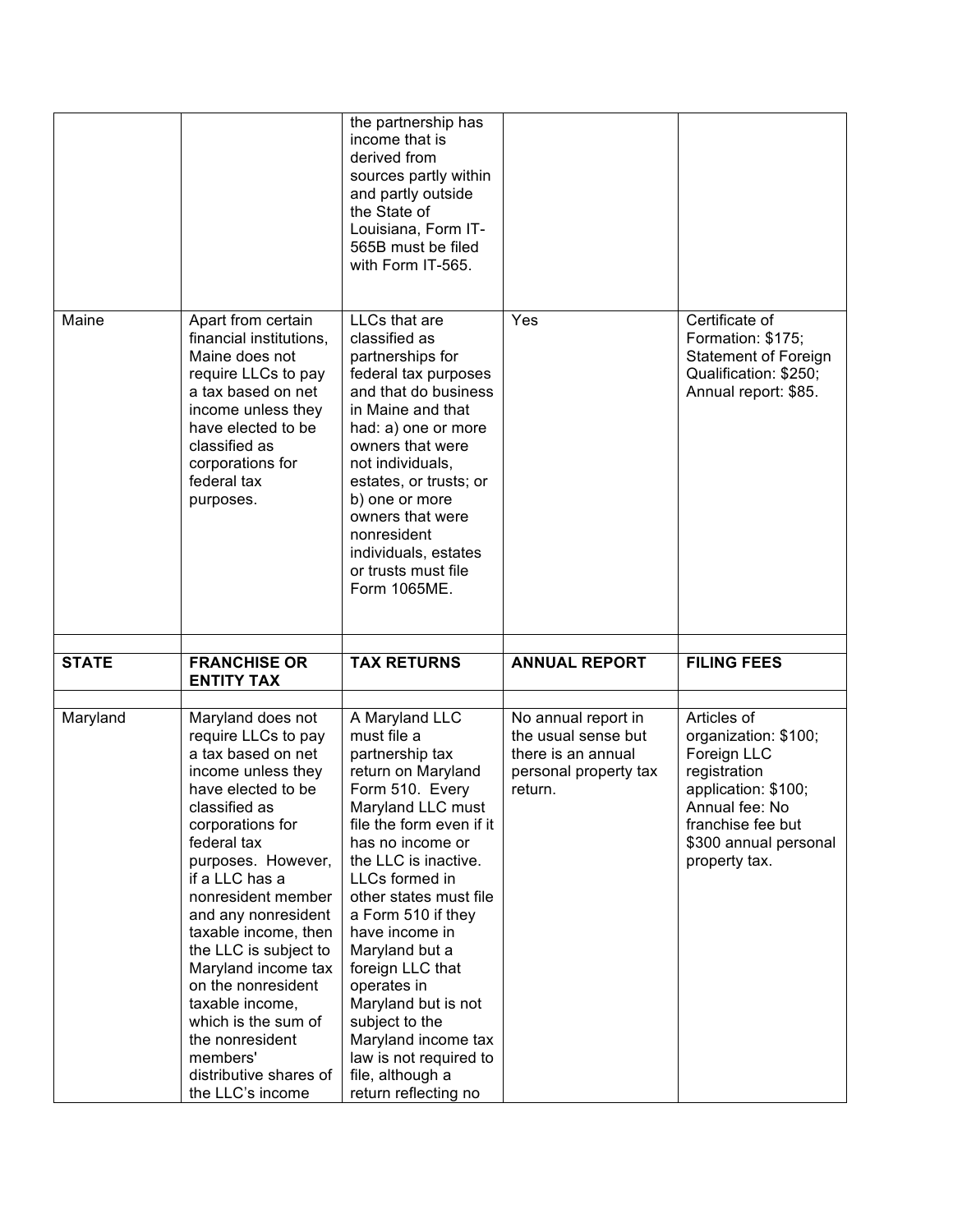|                      | allocable to<br>Maryland. The tax<br>rates are 6.75% for<br>nonresident<br>individual members<br>and 8.25% for<br>nonresident entity<br>members<br>(corporations or<br>other entities not<br>registered to do<br>business in<br>Maryland).                                                                                                                                                                                                                                                                                                                                                             | income allocable to<br>Maryland may be<br>filed for record<br>purposes.                                                                                                                                                               |                      |                                                                                                                                                                                        |
|----------------------|--------------------------------------------------------------------------------------------------------------------------------------------------------------------------------------------------------------------------------------------------------------------------------------------------------------------------------------------------------------------------------------------------------------------------------------------------------------------------------------------------------------------------------------------------------------------------------------------------------|---------------------------------------------------------------------------------------------------------------------------------------------------------------------------------------------------------------------------------------|----------------------|----------------------------------------------------------------------------------------------------------------------------------------------------------------------------------------|
| <b>STATE</b>         | <b>FRANCHISE OR</b><br><b>ENTITY TAX</b>                                                                                                                                                                                                                                                                                                                                                                                                                                                                                                                                                               | <b>TAX RETURNS</b>                                                                                                                                                                                                                    | <b>ANNUAL REPORT</b> | <b>FILING FEES</b>                                                                                                                                                                     |
|                      |                                                                                                                                                                                                                                                                                                                                                                                                                                                                                                                                                                                                        |                                                                                                                                                                                                                                       |                      |                                                                                                                                                                                        |
| <b>Massachusetts</b> | Massachusetts<br>generally does not<br>require LLCs to pay<br>a tax based on net<br>income unless they<br>have elected to be<br>classified as<br>corporations for<br>federal tax<br>purposes. However,<br>a LLC is required to<br>determine which of<br>its members are<br>non-residents and to<br>ascertain how those<br>members will<br>comply with their<br>Mass filing<br>obligation. A LLC<br>must withhold Mass<br>tax on the<br>distributive share of<br>any member that<br>does not certify to<br>the LLC that the<br>member will be<br>meeting its tax<br>obligation in some<br>other manner. | A LLC must file a<br>Mass return (Form<br>3) if the LLC meets<br>has a usual place of<br>business in Mass or<br>receives federal<br>gross income of<br>more than \$100<br>during the tax year<br>that is subject to<br>Mass taxation. | Yes                  | Certificate of<br>organization: \$500;<br>Annual report for<br>domestic LLCs: \$500;<br>Foreign LLC<br>registration<br>application: \$500;<br>Annual report for<br>foreign LLC: \$500. |
| Michigan             | Effective January 1,<br>2012, the Michigan<br><b>Business Tax</b><br>("MBT") was<br>replaced by a                                                                                                                                                                                                                                                                                                                                                                                                                                                                                                      | LLCs are not<br>required to file<br>returns under the<br>new CIT regime.                                                                                                                                                              | Yes                  | Articles of<br>organization: \$50;<br>Application for<br>certificate of authority<br>for foreign LLC: \$50;                                                                            |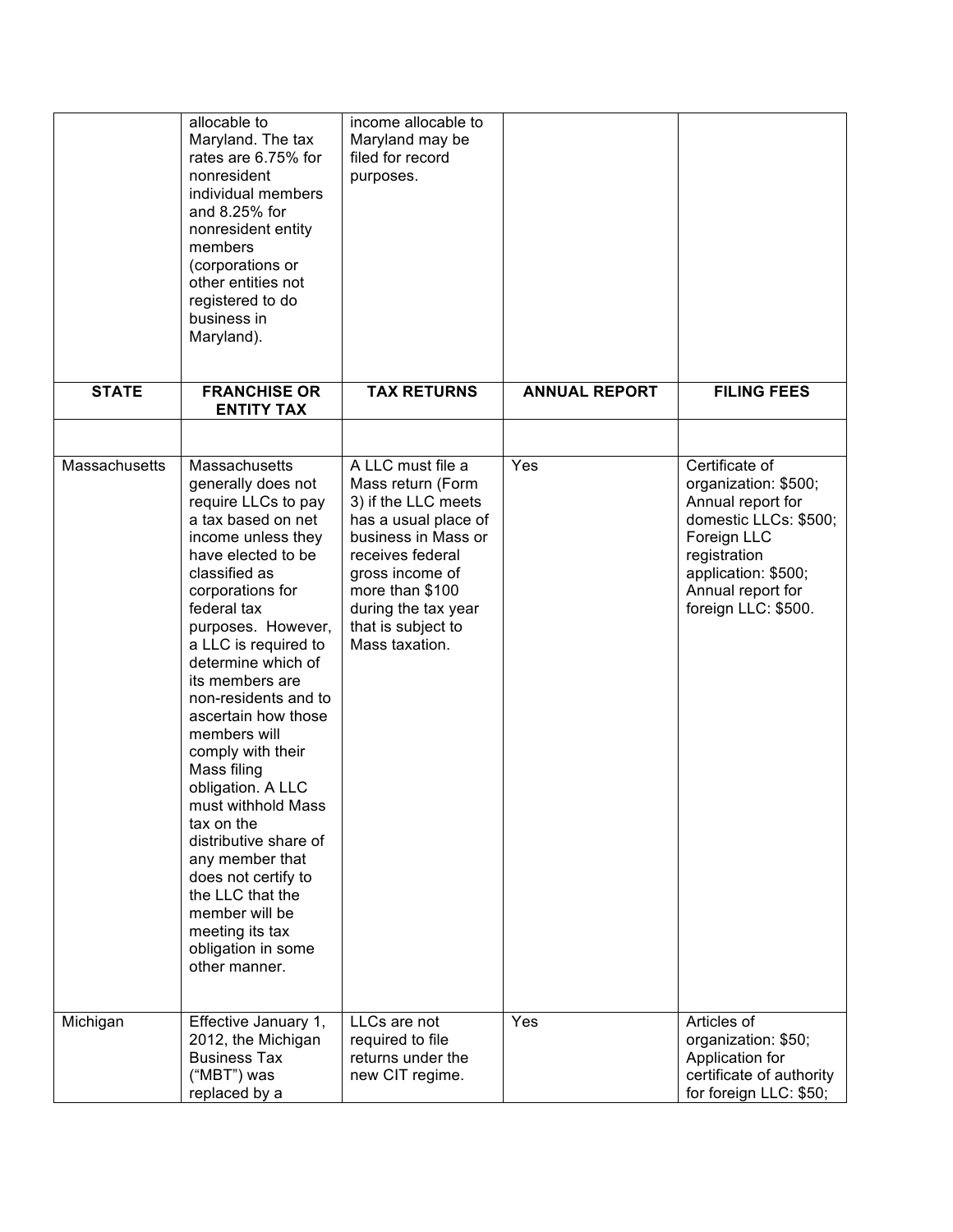|                          | Corporate Income<br>Tax ("CIT"). The<br>CIT applies only to<br>C corporations;<br>pass-through<br>income from LLCs<br>will be taxed only at<br>the member level<br>(6% for C<br>corporation<br>members and 4.35%<br>for individual<br>members).<br>Therefore, double<br>taxation of LLCs<br>was eliminated as<br>they are not subject<br>to the CIT at the<br>entity level. Under<br>the MBT regime,<br><b>LLCs were first</b><br>taxed under MBT<br>and then taxed a<br>second time at the<br>individual level on<br>their share of<br>Michigan business<br>income. |                                                                                                                                                             |                             | Annual Report: \$25                                                                                                                             |
|--------------------------|----------------------------------------------------------------------------------------------------------------------------------------------------------------------------------------------------------------------------------------------------------------------------------------------------------------------------------------------------------------------------------------------------------------------------------------------------------------------------------------------------------------------------------------------------------------------|-------------------------------------------------------------------------------------------------------------------------------------------------------------|-----------------------------|-------------------------------------------------------------------------------------------------------------------------------------------------|
| <b>STATE</b>             | <b>FRANCHISE OR</b><br><b>ENTITY TAX</b>                                                                                                                                                                                                                                                                                                                                                                                                                                                                                                                             | <b>TAX RETURNS</b>                                                                                                                                          | <b>ANNUAL REPORT</b>        | <b>FILING FEES</b>                                                                                                                              |
|                          |                                                                                                                                                                                                                                                                                                                                                                                                                                                                                                                                                                      |                                                                                                                                                             |                             |                                                                                                                                                 |
| Minnesota<br>Mississippi | Minnesota generally<br>does not impose its<br>income tax on LLCs<br>unless they have<br>elected to be<br>classified as<br>corporations for<br>federal tax<br>purposes. However,<br>an LLC is subject to<br>a minimum fee if the<br>sum of its Minnesota<br>source property,<br>payroll and sales or<br>receipts is at least<br>\$500,000 (other<br>than an LLC that<br>derives over 80<br>percent of its income<br>from farming). The<br>maximum fee<br>imposed on an LLC<br>is \$5,000.<br>Mississippi does not                                                     | All LLCs that file a<br>federal Form 1065<br>or Form 1065-B and<br>have Minnesota<br>gross income must<br>file Minnesota Form<br>M3.<br>Every LLC, domestic | Yes<br>Yes (beginning 2011) | Articles of<br>organization: \$135;<br>Certificate of<br>registration for<br>foreign LLC: \$185;<br>Annual Report: No<br>fee.<br>Certificate of |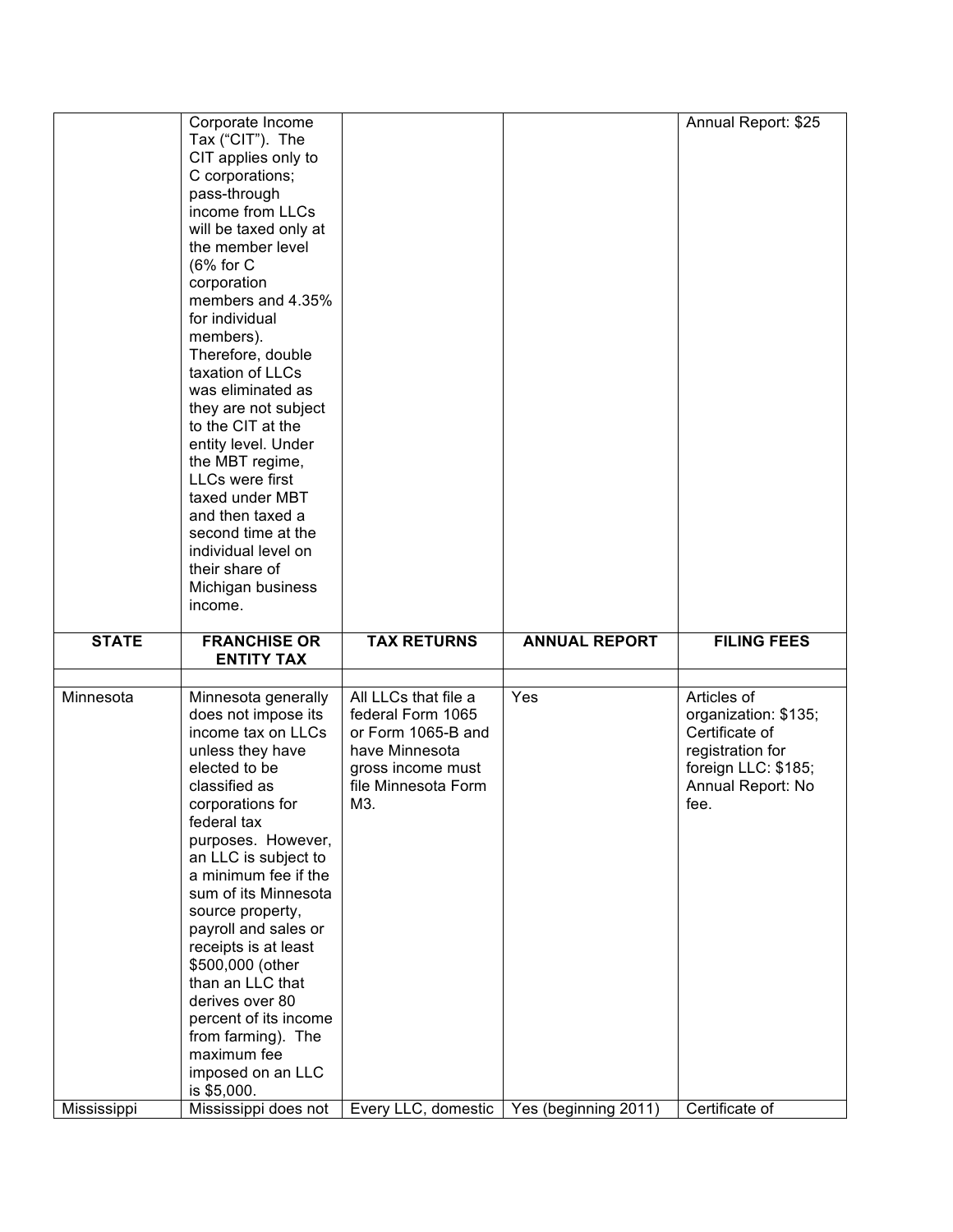|              | require LLCs to pay<br>a tax based on net<br>income unless they<br>have elected to be<br>classified as<br>corporations for<br>federal tax<br>purposes. | or foreign, deriving<br>income from<br>property owned<br>within Mississippi<br>must file Form 84-<br>105. In the event<br>the individual<br>members fail to<br>report and pay the<br>taxes imposed by<br>Mississippi, the LLC<br>shall be jointly and<br>severally liable for<br>said tax liability and<br>shall be assessed<br>accordingly.<br>However, the LLC<br>shall not be liable if<br>the LLC withholds<br>five percent (5%) of<br>the net gain or profit<br>of the LLC from<br>Mississippi sources<br>for the tax year and<br>remits the same to<br>the Commissioner of<br>Revenue. |                      | formation: \$50;<br>Certificate of<br>registration for<br>foreign LLC: \$250;<br>Annual fee: None for<br>domestic LLC; \$250<br>for foreign LLC. |
|--------------|--------------------------------------------------------------------------------------------------------------------------------------------------------|----------------------------------------------------------------------------------------------------------------------------------------------------------------------------------------------------------------------------------------------------------------------------------------------------------------------------------------------------------------------------------------------------------------------------------------------------------------------------------------------------------------------------------------------------------------------------------------------|----------------------|--------------------------------------------------------------------------------------------------------------------------------------------------|
| <b>STATE</b> | <b>FRANCHISE OR</b><br><b>ENTITY TAX</b>                                                                                                               | <b>TAX RETURNS</b>                                                                                                                                                                                                                                                                                                                                                                                                                                                                                                                                                                           | <b>ANNUAL REPORT</b> | <b>FILING FEES</b>                                                                                                                               |
|              |                                                                                                                                                        |                                                                                                                                                                                                                                                                                                                                                                                                                                                                                                                                                                                              |                      |                                                                                                                                                  |
| Missouri     | Missouri does not                                                                                                                                      | Form MO-1065 must                                                                                                                                                                                                                                                                                                                                                                                                                                                                                                                                                                            | No                   | Certificate of LLC:                                                                                                                              |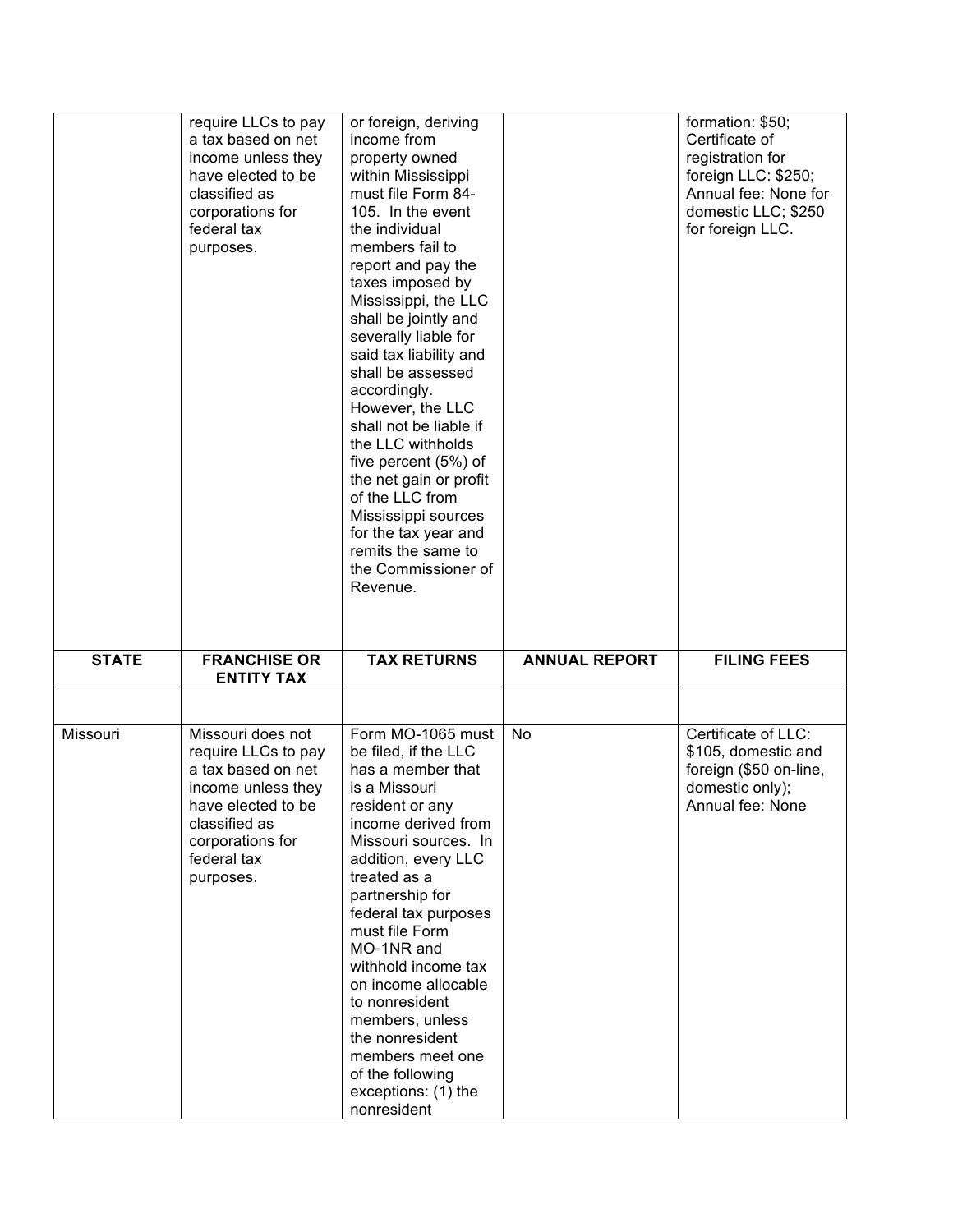|              |                                                                                                                                                                             | member, not<br>otherwise required<br>to file a return.<br>elects to have the<br>Missouri income tax<br>due paid as part of<br>the LLC's composite<br>return; or $(2)$ the<br>nonresident<br>member, not<br>otherwise required<br>to file a return, had<br>Missouri assignable<br>federal adjusted<br>gross income from<br>the partnership of<br>less than twelve<br>hundred (\$1,200)<br>dollars. A<br>nonresident member<br>can request the<br>partnership be<br>exempt from<br>withholding by filing<br>Form MO=3NR. |                      |                                                                                                                                                                                                                                                  |
|--------------|-----------------------------------------------------------------------------------------------------------------------------------------------------------------------------|------------------------------------------------------------------------------------------------------------------------------------------------------------------------------------------------------------------------------------------------------------------------------------------------------------------------------------------------------------------------------------------------------------------------------------------------------------------------------------------------------------------------|----------------------|--------------------------------------------------------------------------------------------------------------------------------------------------------------------------------------------------------------------------------------------------|
| <b>STATE</b> | <b>FRANCHISE OR</b><br><b>ENTITY TAX</b>                                                                                                                                    | <b>TAX RETURNS</b>                                                                                                                                                                                                                                                                                                                                                                                                                                                                                                     | <b>ANNUAL REPORT</b> | <b>FILING FEES</b>                                                                                                                                                                                                                               |
|              |                                                                                                                                                                             |                                                                                                                                                                                                                                                                                                                                                                                                                                                                                                                        |                      |                                                                                                                                                                                                                                                  |
| Montana      | Montana does not<br>require LLCs to pay<br>a tax based on net<br>income unless they<br>have elected to be<br>classified as<br>corporations for<br>federal tax<br>purposes.  | A LLC that is<br>engaged in business<br>in Montana has to<br>file an annual<br>partnership tax<br>return (Form PR-1),<br>include a complete<br>copy of the federal<br>Form 1065 and all<br>federal Schedule(s)<br>$K-1$ .                                                                                                                                                                                                                                                                                              | Yes                  | Articles of<br>organization: \$70;<br>Foreign LLC<br>registration<br>application: \$70;<br>Annual report fee:<br>\$15.                                                                                                                           |
| Nebraska     | Nebraska does not<br>require LLCs to pay<br>a tax based on net<br>income unless they<br>have elected to be<br>classified as<br>corporations for<br>federal tax<br>purposes. | Nebraska Form<br>1065N must be<br>completed by every<br>LLC unless all of the<br>LLC's members are<br>residents of<br>Nebraska and all of<br>its income is derived<br>from Nebraska<br>sources. However,<br>if the LLC distributes                                                                                                                                                                                                                                                                                     | Yes (biennial)       | Articles of<br>organization: \$100<br>plus recording fee of<br>\$5; Foreign LLC<br>registration<br>application: \$100 plus<br>\$10 for certificate<br>plus recording fee of<br>\$5; Biennial report<br>fee: \$10. Domestic<br>Nebraska LLCs must |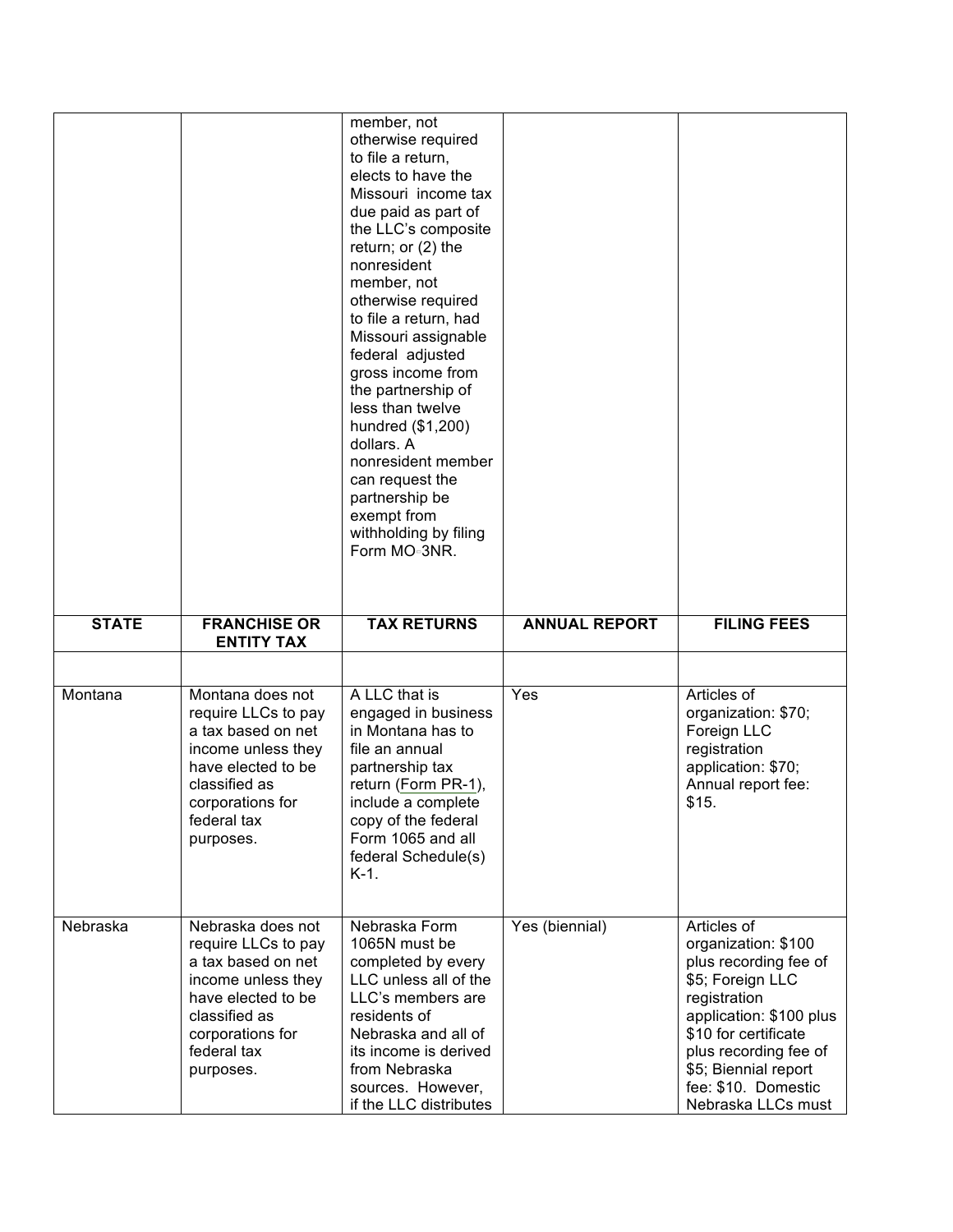|              |                                                                                                                                                | Nebraska incentive<br>credits to its<br>members, Form<br>1065N must be filed<br>regardless of where<br>the partnership<br>income is earned or<br>the residence of the<br>members. A copy of<br>the federal 1065 and<br>supporting<br>schedules, as filed<br>with the IRS, must<br>be attached to this<br>1065N. In addition,<br>LLCs must withhold<br>and remit Nebraska<br>income tax for each<br>nonresident<br>individual member<br>who does not<br>complete a<br>Nebraska Form<br>12N. The rate for<br>withholding is 6.84%<br>of the nonresident<br>member's share of<br>LLC income from<br>Nebraska sources.<br>Nonresident<br>members who sign<br>the Form 12N agree<br>to file a Nebraska<br>income tax return<br>and pay all taxes<br>due directly to the<br>Department of<br>Revenue. This<br>relieves the<br>partnership from<br>withholding and<br>remitting the tax on<br>the partner's behalf. |                      | publish a notice of<br>organization for three<br>successive weeks in<br>some legal<br>newspaper of general<br>circulation, near the<br>designated office of<br>the LLC. The notice<br>of organization must<br>show the name of the<br>LLC, the street<br>address of the<br>designated office and<br>the general nature of<br>the business to be<br>transacted.<br>Newspaper fees for<br>publishing legal<br>notices vary<br>considerably. The<br>Daily Reporter in<br>Lancaster County is<br>one of the least<br>expensive with a flat<br>rate of \$32. |
|--------------|------------------------------------------------------------------------------------------------------------------------------------------------|--------------------------------------------------------------------------------------------------------------------------------------------------------------------------------------------------------------------------------------------------------------------------------------------------------------------------------------------------------------------------------------------------------------------------------------------------------------------------------------------------------------------------------------------------------------------------------------------------------------------------------------------------------------------------------------------------------------------------------------------------------------------------------------------------------------------------------------------------------------------------------------------------------------|----------------------|---------------------------------------------------------------------------------------------------------------------------------------------------------------------------------------------------------------------------------------------------------------------------------------------------------------------------------------------------------------------------------------------------------------------------------------------------------------------------------------------------------------------------------------------------------|
| <b>STATE</b> | <b>FRANCHISE OR</b><br><b>ENTITY TAX</b>                                                                                                       | <b>TAX RETURNS</b>                                                                                                                                                                                                                                                                                                                                                                                                                                                                                                                                                                                                                                                                                                                                                                                                                                                                                           | <b>ANNUAL REPORT</b> | <b>FILING FEES</b>                                                                                                                                                                                                                                                                                                                                                                                                                                                                                                                                      |
| Nevada       | Nevada does not<br>require LLCs to pay<br>a tax based on net<br>income partnership<br>classification is<br>irrelevant because<br>Nevada has no | LLCs doing<br>business within the<br>state must obtain a<br>business license.<br>The business<br>license fee is \$200<br>at the time of initial                                                                                                                                                                                                                                                                                                                                                                                                                                                                                                                                                                                                                                                                                                                                                              | Yes                  | Articles of<br>organization: \$75;<br>Registration of<br>foreign LLC: \$75;<br>Annual report: \$125<br>(plus business<br>license fee of \$200).                                                                                                                                                                                                                                                                                                                                                                                                         |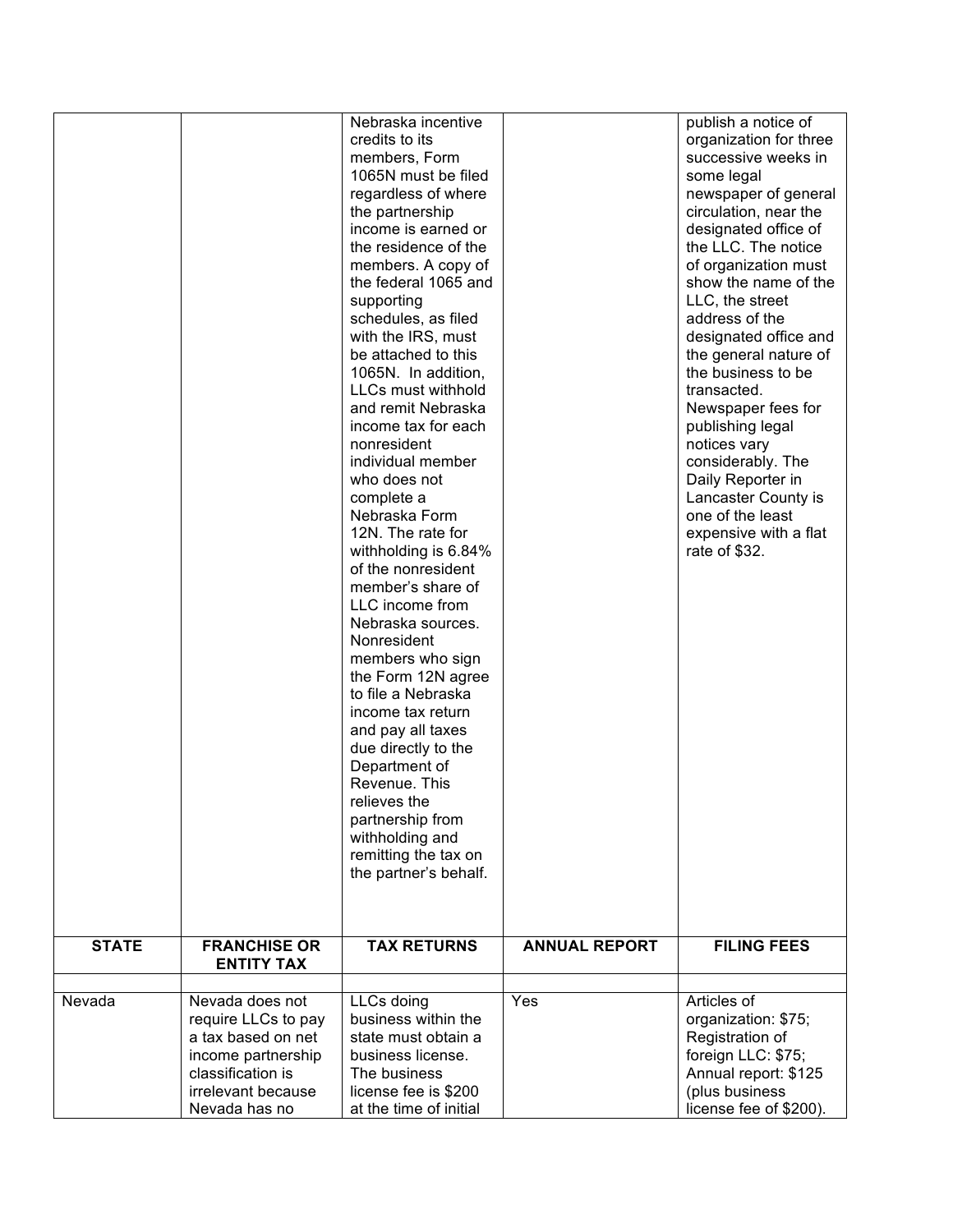|                         | corporate income                                                                                                                                                                                                                                                                                                                                                                                                                                                                                                                                                                                                                                                     | application and then                                                                                                                                                                                                                                                                                                                                                                                                                                                                                              |                      |                                                                                                                    |
|-------------------------|----------------------------------------------------------------------------------------------------------------------------------------------------------------------------------------------------------------------------------------------------------------------------------------------------------------------------------------------------------------------------------------------------------------------------------------------------------------------------------------------------------------------------------------------------------------------------------------------------------------------------------------------------------------------|-------------------------------------------------------------------------------------------------------------------------------------------------------------------------------------------------------------------------------------------------------------------------------------------------------------------------------------------------------------------------------------------------------------------------------------------------------------------------------------------------------------------|----------------------|--------------------------------------------------------------------------------------------------------------------|
|                         | tax.                                                                                                                                                                                                                                                                                                                                                                                                                                                                                                                                                                                                                                                                 | \$200 annually.                                                                                                                                                                                                                                                                                                                                                                                                                                                                                                   |                      |                                                                                                                    |
| <b>New</b><br>Hampshire | LLCs are included in<br>the definition of<br>"business<br>organizations" that<br>are subject to the<br><b>NH</b> business<br>enterprise tax (BET)<br>and the business<br>profits tax<br>(BPT). BET is<br>payable if the gross<br>business receipts<br>exceeded \$150,000<br>or the "enterprise<br>value tax base"<br>exceeded \$75,000.<br>The enterprise value<br>tax base is the sum<br>of all compensation<br>paid or accrued,<br>interest paid or<br>accrued, and<br>dividends paid by<br>the business<br>enterprise, adjusted<br>for special<br>deductions and<br>apportionment. BPT<br>is payable if gross<br>business income<br>was greater than<br>\$50,000. | An LLC must file<br>Form BET only if<br>BET is payable (rate<br>is 0.75% of the<br>enterprise value tax<br>base); an LLC files<br>Form NH-1065 to<br>report and pay BPT<br>only if the LLC's<br>gross income is<br>greater than<br>\$50,000; and DP-80,<br>if the LLC has<br>business activities<br>both within and<br>outside the state.<br>LLCs must make<br>estimated tax<br>payments unless the<br>annual estimated tax<br>payment for each<br>individual is less<br>than \$200. The BPT<br>rate is $8.5\%$ . | Yes                  | Certificate of<br>formation: \$100;<br>Foreign LLC<br>registration<br>application: \$100;<br>Annual report: \$100. |
| <b>STATE</b>            | <b>FRANCHISE OR</b><br><b>ENTITY TAX</b>                                                                                                                                                                                                                                                                                                                                                                                                                                                                                                                                                                                                                             | <b>TAX RETURNS</b>                                                                                                                                                                                                                                                                                                                                                                                                                                                                                                | <b>ANNUAL REPORT</b> | <b>FILING FEES</b>                                                                                                 |
|                         |                                                                                                                                                                                                                                                                                                                                                                                                                                                                                                                                                                                                                                                                      |                                                                                                                                                                                                                                                                                                                                                                                                                                                                                                                   |                      |                                                                                                                    |
| New Jersey              | LLCs are not subject   An LLC must file<br>to tax on net income<br>at the entity level if<br>they are treated as<br>partnerships for<br>federal tax<br>purposes. An LLC<br>with two or more<br>members is subject<br>to an annual filing<br>fee of \$150 per<br>owner, up to a                                                                                                                                                                                                                                                                                                                                                                                       | Form NJ-1065. In<br>addition, LLCs must<br>remit Gross Income<br>Tax payments on<br>behalf of<br>nonresident<br>individual members<br>and out-of-State<br>corporate members<br>on taxable income<br>whether the income                                                                                                                                                                                                                                                                                            | Yes                  | Certificate of<br>formation: \$75;<br>Registration as<br>foreign LLC: \$75;<br>Annual Report \$50.                 |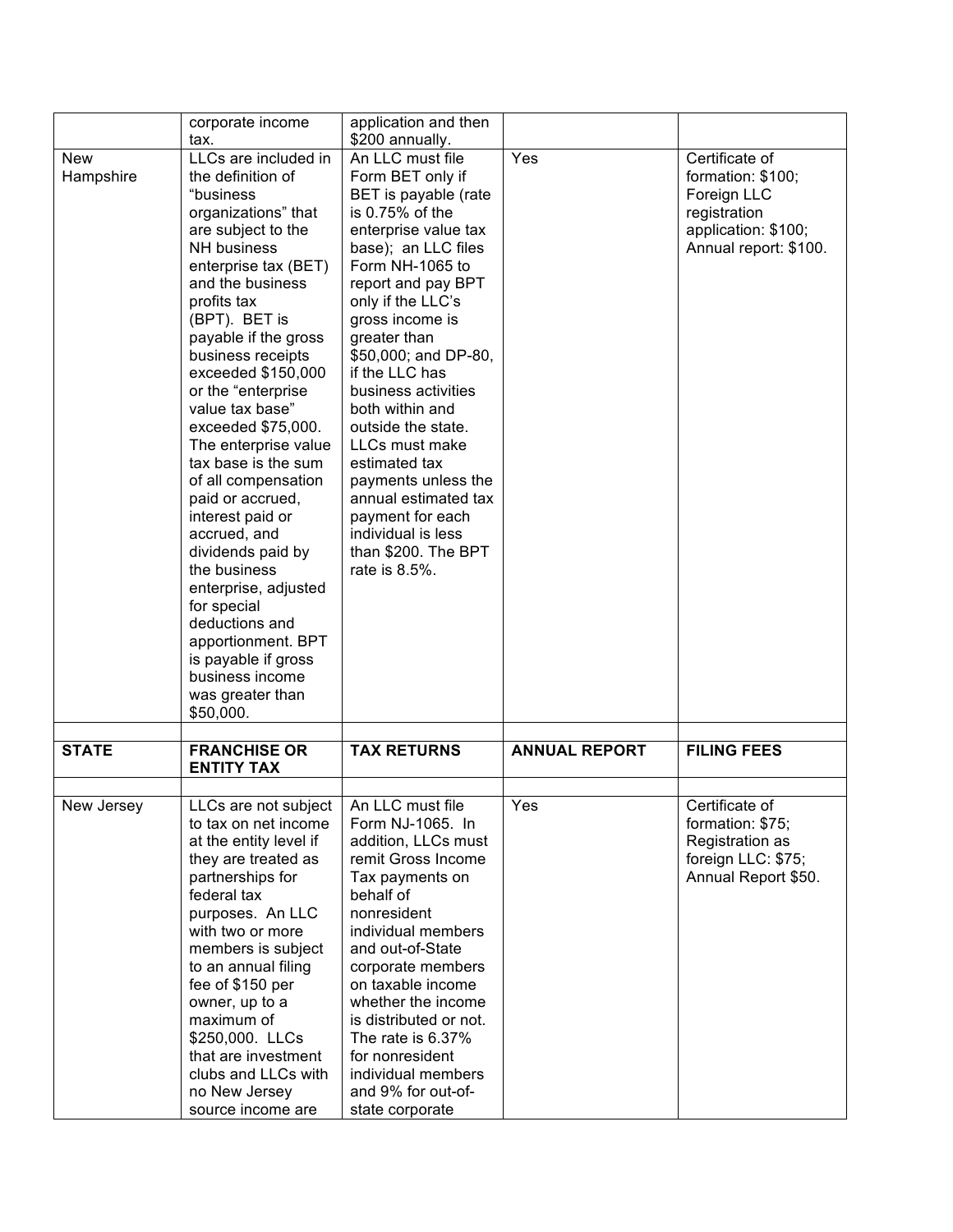|                   | not subject to the<br>filing fee.                                                                                                                                             | members (unless<br>they maintain a<br>regular place of<br>business in NJ) of<br>the portion of net<br>income allocated to<br>New Jersey for<br>nonresident<br>corporate partners.                                                                                                                                                                                                                                                                                                                                                                                                                                                                                                                                                                                                                                                                                      |                      |                                                                                                   |
|-------------------|-------------------------------------------------------------------------------------------------------------------------------------------------------------------------------|------------------------------------------------------------------------------------------------------------------------------------------------------------------------------------------------------------------------------------------------------------------------------------------------------------------------------------------------------------------------------------------------------------------------------------------------------------------------------------------------------------------------------------------------------------------------------------------------------------------------------------------------------------------------------------------------------------------------------------------------------------------------------------------------------------------------------------------------------------------------|----------------------|---------------------------------------------------------------------------------------------------|
| <b>STATE</b>      | <b>FRANCHISE OR</b><br><b>ENTITY TAX</b>                                                                                                                                      | <b>TAX RETURNS</b>                                                                                                                                                                                                                                                                                                                                                                                                                                                                                                                                                                                                                                                                                                                                                                                                                                                     | <b>ANNUAL REPORT</b> | <b>FILING FEES</b>                                                                                |
|                   |                                                                                                                                                                               |                                                                                                                                                                                                                                                                                                                                                                                                                                                                                                                                                                                                                                                                                                                                                                                                                                                                        |                      |                                                                                                   |
| <b>New Mexico</b> | New Mexico does<br>not require LLCs to<br>pay a tax based on<br>net income unless<br>they have elected to<br>be classified as<br>corporations for<br>federal tax<br>purposes. | LLCs must submit a<br>Form PTE<br>information return if<br>it is registered to do<br>business in New<br>Mexico, transacts<br>business in, into or<br>from the state, or<br>derives any income<br>from property or<br>employment within<br>the state does<br>business in the state<br>and has not chosen<br>to report as a C<br>corporation for<br>federal income tax<br>purposes. In<br>addition, a LLC must<br>deduct and withhold<br>from each non-<br>resident members<br>share of net income<br>an amount equal to<br>4.9% of the<br>member's share of<br>net income, if it does<br>not hold a tax<br>agreement signed<br>by the member. The<br>agreement, PTE-TA<br><b>Non-Resident</b><br>Owner Income Tax<br>Agreement, makes<br>the non-resident<br>owner responsible<br>for filing a return and<br>paying the tax.<br>Beginning in 2011<br>the LLC must remit | No                   | Articles of<br>organization: \$50;<br>Registration as<br>foreign LLC; \$100;<br>Annual fee: None. |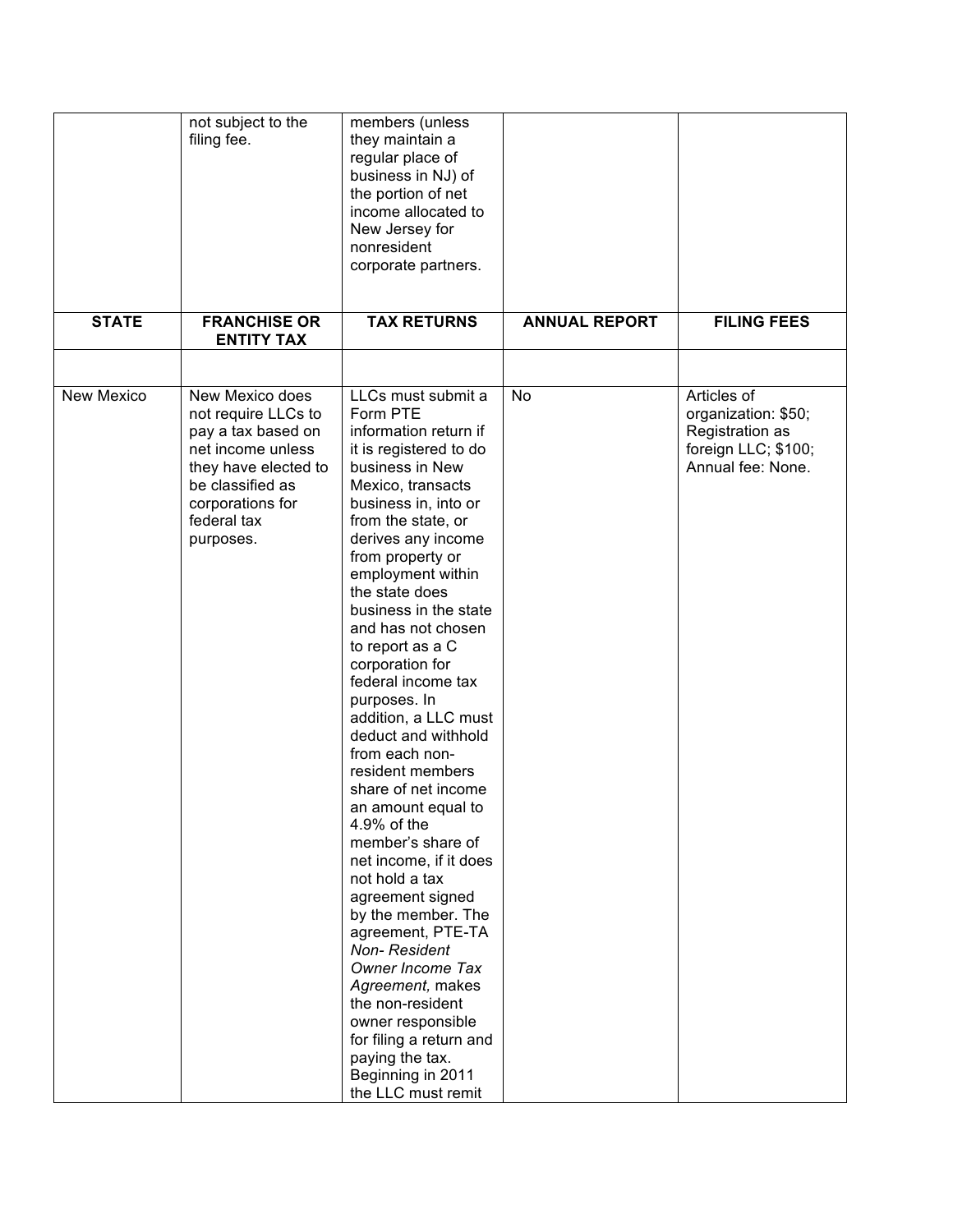|              |                                                                                                                                                                                                                                                                                                                                                                                                                                                                                                                                                                                                                                                                                        | quarterly withholding<br>from the net income<br>of the nonresident<br>members. The<br>withholding must be<br>reported on Form<br>RPD-41355,<br>Quarterly Pass-<br><b>Through Entity</b><br>Withholding Tax<br>Return, due on or<br>before the 25th day<br>of the month<br>following the close<br>of the calendar<br>quarter in which the<br>net income was<br>earned.                                                                                                                                          |                      |                                                                                                                                                                                                                                                                                                                                                                                                                                                                                                                                                                                                                                                                                                                                 |
|--------------|----------------------------------------------------------------------------------------------------------------------------------------------------------------------------------------------------------------------------------------------------------------------------------------------------------------------------------------------------------------------------------------------------------------------------------------------------------------------------------------------------------------------------------------------------------------------------------------------------------------------------------------------------------------------------------------|----------------------------------------------------------------------------------------------------------------------------------------------------------------------------------------------------------------------------------------------------------------------------------------------------------------------------------------------------------------------------------------------------------------------------------------------------------------------------------------------------------------|----------------------|---------------------------------------------------------------------------------------------------------------------------------------------------------------------------------------------------------------------------------------------------------------------------------------------------------------------------------------------------------------------------------------------------------------------------------------------------------------------------------------------------------------------------------------------------------------------------------------------------------------------------------------------------------------------------------------------------------------------------------|
| <b>STATE</b> | <b>FRANCHISE OR</b>                                                                                                                                                                                                                                                                                                                                                                                                                                                                                                                                                                                                                                                                    | <b>TAX RETURNS</b>                                                                                                                                                                                                                                                                                                                                                                                                                                                                                             | <b>ANNUAL REPORT</b> | <b>FILING FEES</b>                                                                                                                                                                                                                                                                                                                                                                                                                                                                                                                                                                                                                                                                                                              |
|              | <b>ENTITY TAX</b>                                                                                                                                                                                                                                                                                                                                                                                                                                                                                                                                                                                                                                                                      |                                                                                                                                                                                                                                                                                                                                                                                                                                                                                                                |                      |                                                                                                                                                                                                                                                                                                                                                                                                                                                                                                                                                                                                                                                                                                                                 |
| New York     | <b>New York State</b><br>does not require<br>LLCs to pay a tax<br>based on net<br>income unless they<br>have elected to be<br>classified as<br>corporations for<br>federal tax<br>purposes. However,<br>domestic and<br>foreign LLCs with<br>New York source<br>income are subject<br>to an annual filing<br>fee. The minimum<br>fee is \$25 and the<br>maximum fee, for<br>New York source<br>income over \$25<br>million, is \$4,500.<br>Also New York City<br>collects an<br>Unincorporated<br><b>Business Tax (UBT)</b><br>on the business<br>income of every LLC<br>carried on, wholly or<br>partly, in New York<br>City. The portion of<br>its business done<br>outside New York | An LLC must file<br>Form IT-204 if it has<br>NY source income<br>or at least one<br>individual member<br>who is a NY<br>resident. Any<br>domestic or foreign<br>LLC that is required<br>to file a IT-204 must<br>also complete and<br>file Form IT-204-LL<br>to pay the annual<br>fee (\$25 to \$4,500).<br>Every LLC with NY<br>source income must<br>also file Form IT-<br>2658 and pay<br>estimated state<br>income tax on behalf<br>of members who ate<br>nonresident<br>individuals or C<br>corporations. | Yes (Biennial)       | Articles of<br>organization: \$200;<br>Application for<br>authority of foreign<br>LLC: \$250. Biennial<br>Report Fee: \$9.<br>Publication: within<br>120 days after the<br>effectiveness of the<br>initial articles of<br>organization, a<br>domestic LLC must<br>publish in two<br>newspapers a copy<br>of the articles of<br>organization or a<br>notice related to the<br>formation of the LLC.<br>The newspapers<br>must be designated<br>by the county clerk of<br>the county in which<br>the office of the LLC<br>is located, as stated<br>in the articles of<br>organization. After<br>publication, the<br>printer or publisher of<br>each newspaper will<br>provide an affidavit of<br>publication. A<br>Certificate of |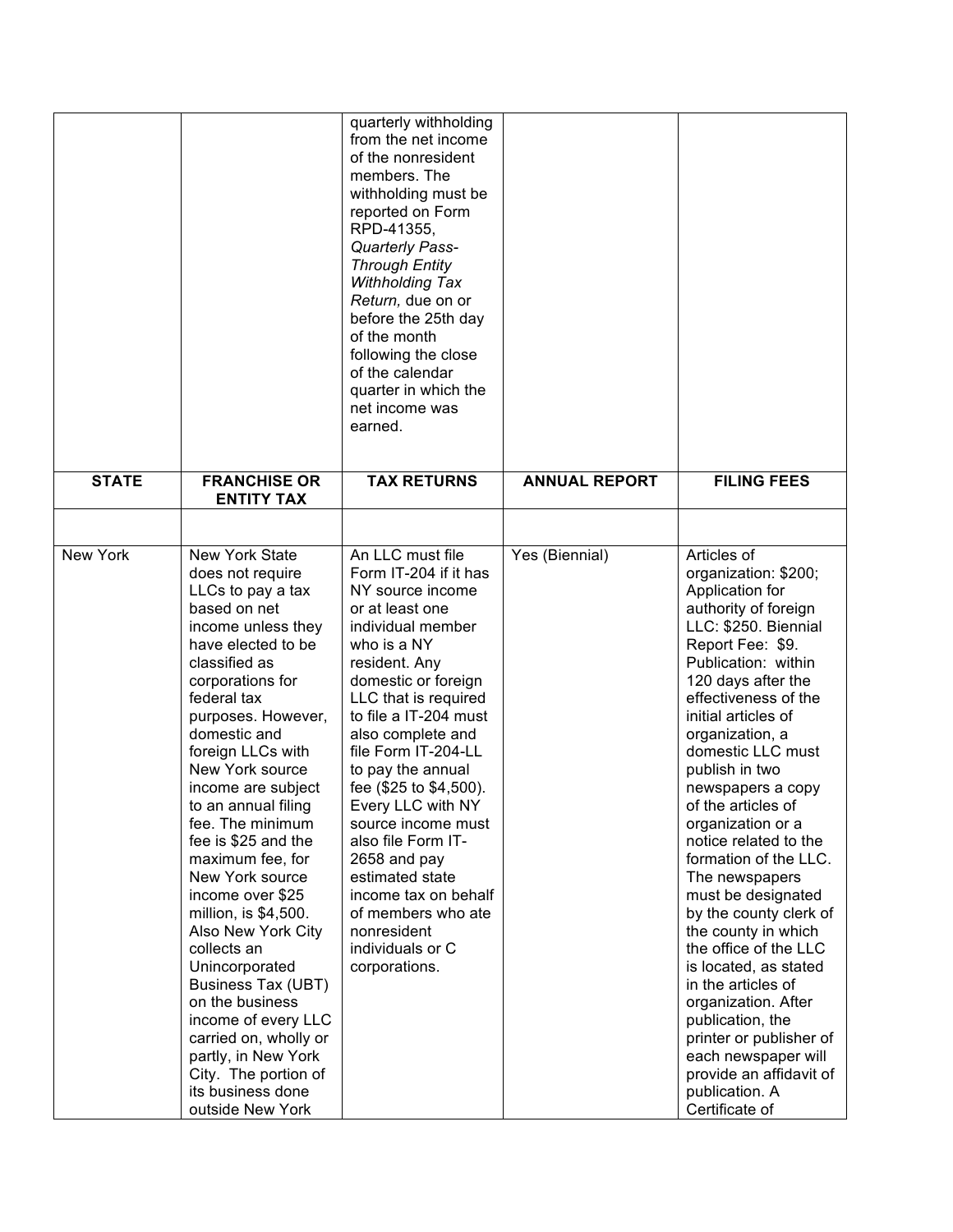|                | City is not be subject<br>to UBT. The rate is<br>4% of taxable<br>income. A LLC must<br>file for and pay UBT<br>if it has total gross<br>income of more than<br>\$25,000 or<br>unincorporated<br>business taxable<br>income of more than<br>\$15,000. If the tax<br>is \$1,800 or less, a<br>credit is issued for<br>the entire amount of<br>the tax and no tax<br>will be due. |                                                                                                                                                                                                                                                                                                                                                                                                                                                                                                                                                                                                                                                                                            |                      | Publication, with the<br>affidavits of<br>publication of the<br>newspapers<br>attached, must be<br>submitted to the New<br>York Department of<br>State. Cost of<br>publications ranges<br>from \$300 to over<br>\$1,600 in Manhattan.<br>The fee for filing the<br>Certificate of<br>Publication is \$50. |
|----------------|---------------------------------------------------------------------------------------------------------------------------------------------------------------------------------------------------------------------------------------------------------------------------------------------------------------------------------------------------------------------------------|--------------------------------------------------------------------------------------------------------------------------------------------------------------------------------------------------------------------------------------------------------------------------------------------------------------------------------------------------------------------------------------------------------------------------------------------------------------------------------------------------------------------------------------------------------------------------------------------------------------------------------------------------------------------------------------------|----------------------|-----------------------------------------------------------------------------------------------------------------------------------------------------------------------------------------------------------------------------------------------------------------------------------------------------------|
| <b>STATE</b>   | <b>FRANCHISE OR</b><br><b>ENTITY TAX</b>                                                                                                                                                                                                                                                                                                                                        | <b>TAX RETURNS</b>                                                                                                                                                                                                                                                                                                                                                                                                                                                                                                                                                                                                                                                                         | <b>ANNUAL REPORT</b> | <b>FILING FEES</b>                                                                                                                                                                                                                                                                                        |
| North Carolina | North Carolina does<br>not require LLCs to<br>pay a tax based on<br>net income unless<br>they have elected to<br>be classified as<br>corporations for<br>federal tax<br>purposes.                                                                                                                                                                                               | LLCs doing<br>business in North<br>Carolina must file<br>Form D-403 if it files<br>a Federal Form<br>1065. An LLC that<br>has one or more<br>nonresident<br>members must<br>report the<br>distributive share of<br>income of each<br>nonresident<br>member. It must<br>also include with the<br>return the tax due on<br>the nonresident<br>member's share of<br>that income. The tax<br>ranges from 6% to<br>87.75% of each<br>nonresident<br>member's share of<br>North Carolina<br>taxable income. If<br>the nonresident<br>member is a<br>corporation,<br>partnership, trust or<br>estate, the LLC is<br>not required to pay<br>the tax on that<br>member's share of<br>the LLC income | $\overline{Y}$ es    | Articles of<br>Organization: \$125;<br>Application for<br>certificate of authority<br>of foreign LLC: \$250;<br>Annual report: \$200.                                                                                                                                                                     |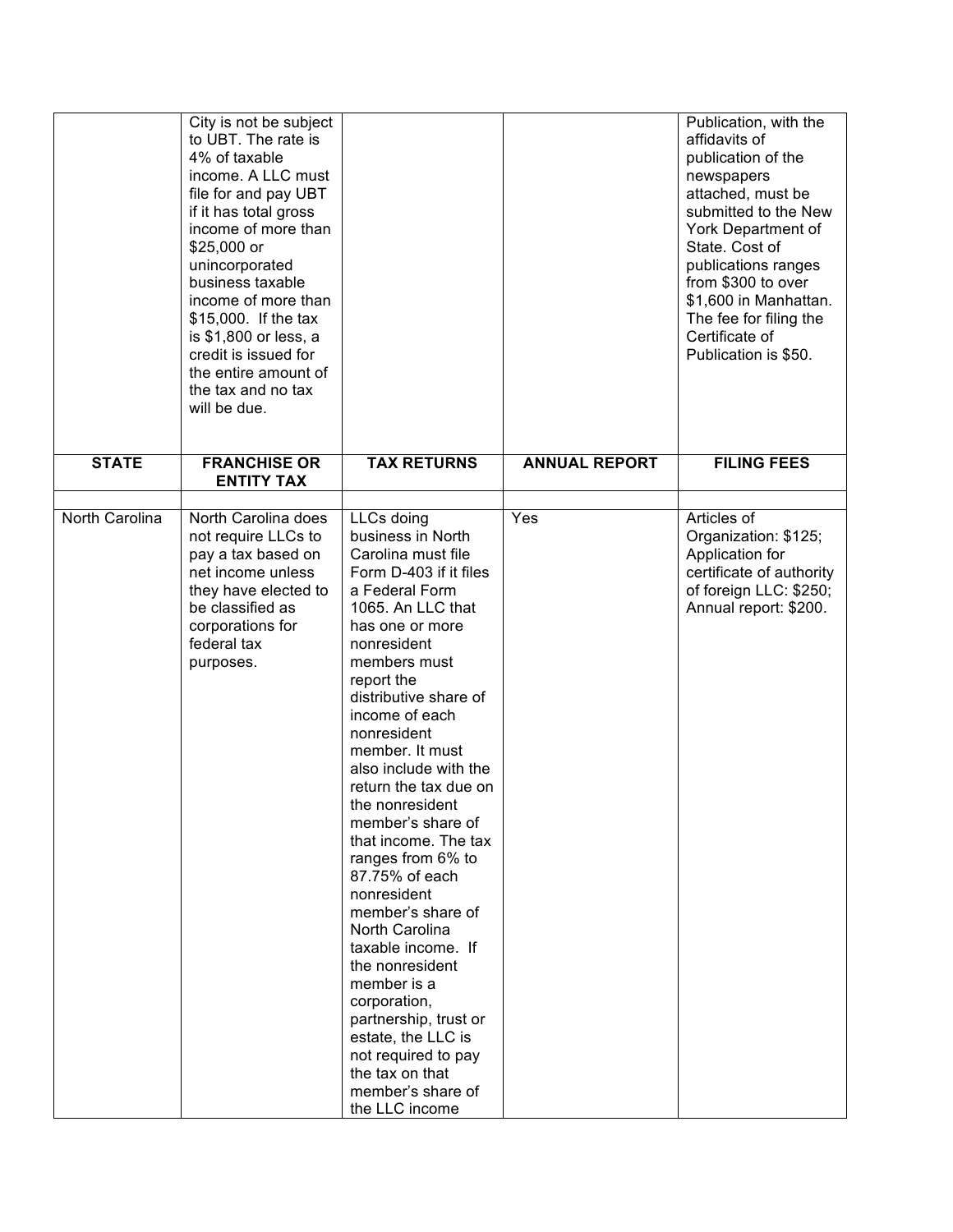|              |                                                                                                                                                                                                        | provided the<br>member files Form<br>NC-NPA, which<br>affirms that the<br>member will pay the<br>tax with its<br>corporation,<br>partnership, trust or<br>estate income tax<br>return.                                                                                                                                                                                                                                                                                                                                                                                                  |                      |                                                                                                                               |
|--------------|--------------------------------------------------------------------------------------------------------------------------------------------------------------------------------------------------------|-----------------------------------------------------------------------------------------------------------------------------------------------------------------------------------------------------------------------------------------------------------------------------------------------------------------------------------------------------------------------------------------------------------------------------------------------------------------------------------------------------------------------------------------------------------------------------------------|----------------------|-------------------------------------------------------------------------------------------------------------------------------|
| North Dakota | North Dakota does<br>not require LLCs to<br>pay a tax based on<br>net income unless<br>they have elected to<br>be classified as<br>corporations for<br>federal tax<br>purposes.                        | An LLC doing<br>business in North<br>Dakota or having<br>sources of income in<br>North Dakota must<br>file a North Dakota<br>partnership return<br>(Form 58). A LLC<br>that files Form 58<br>must withhold North<br>Dakota income tax<br>for every<br>nonresident<br>individual partner<br>whose distributive<br>share of North<br>Dakota income is<br>\$1,000.00 or<br>greater. The LLC<br>must withhold at the<br>highest individual<br>income tax rate<br>(currently 3.99%).<br>The total withholding<br>must be paid in full<br>with the partnership<br>return when it is<br>filed. | Yes                  | Certificate of<br>organization: \$135;<br>Certificate of<br>authority for foreign<br>LLC: \$135; Annual<br>report: \$50.      |
| <b>STATE</b> | <b>FRANCHISE OR</b><br><b>ENTITY TAX</b>                                                                                                                                                               | <b>TAX RETURNS</b>                                                                                                                                                                                                                                                                                                                                                                                                                                                                                                                                                                      | <b>ANNUAL REPORT</b> | <b>FILING FEES</b>                                                                                                            |
|              |                                                                                                                                                                                                        |                                                                                                                                                                                                                                                                                                                                                                                                                                                                                                                                                                                         |                      |                                                                                                                               |
| Ohio         | Ohio does not<br>require LLCs to pay<br>a tax based on net<br>income unless they<br>have elected to be<br>classified as<br>corporations for<br>federal tax<br>purposes. LLCs are<br>not subject to the | An LLC must file<br>Form IT-4708, if it<br>has any members<br>who are<br>nonresidents of the<br>state. Tax must be<br>withheld on behalf of<br>nonresident<br>individuals at a rate<br>of 5%. An LLC is                                                                                                                                                                                                                                                                                                                                                                                 | Yes (Biennial)       | Articles of<br>organization: \$125;<br>Certificate of<br>registration of foreign<br>LLC: \$125; Biennial<br>report fee: \$25. |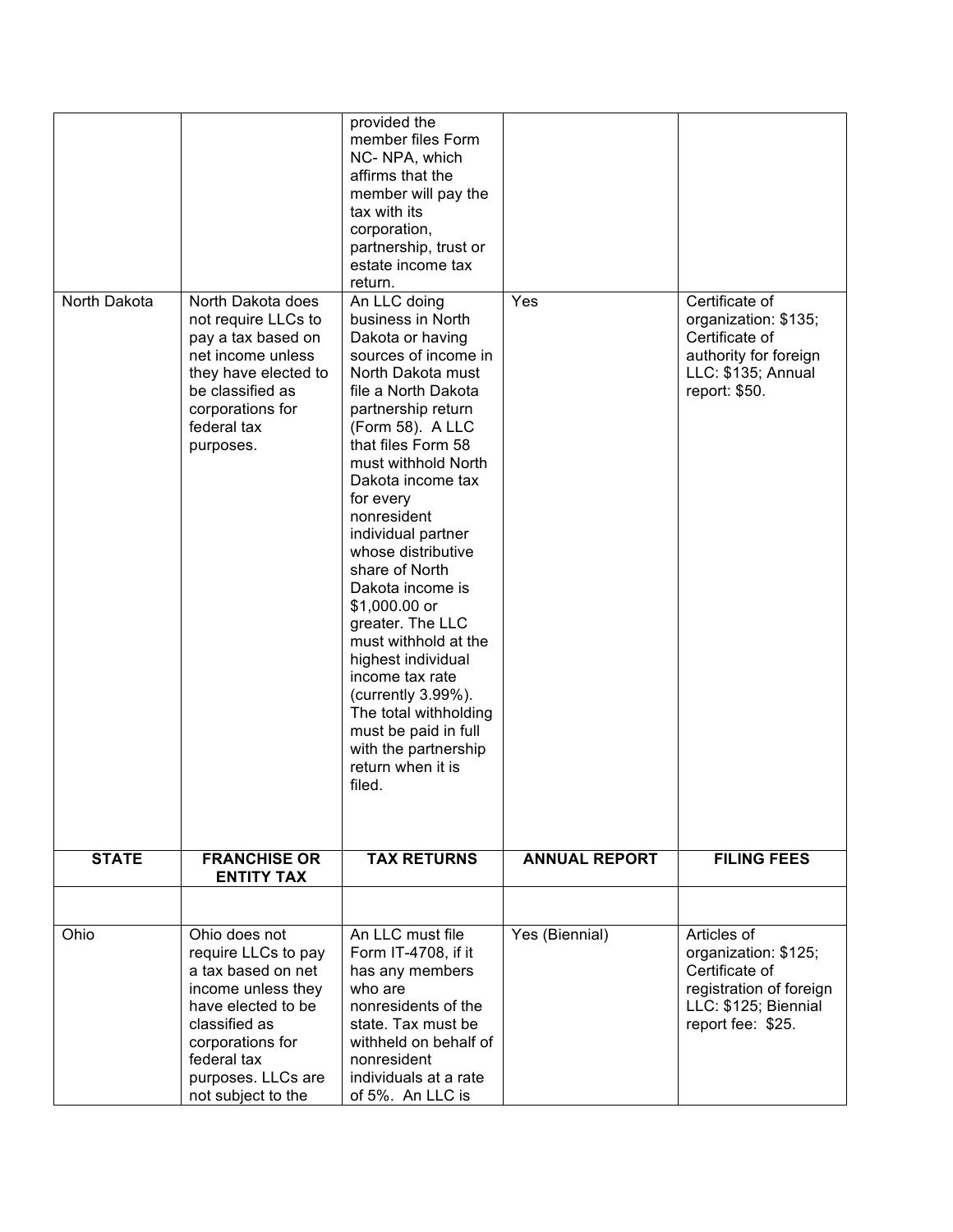| Ohio franchise        | not required to file  |  |
|-----------------------|-----------------------|--|
|                       |                       |  |
| tax. However, a       | an Ohio partnership   |  |
| corporation that is a | return if it has only |  |
| member and that       | resident members.     |  |
| meets certain         |                       |  |
| narrow criteria may   |                       |  |
| be subject to the     |                       |  |
| Ohio franchise tax.   |                       |  |
|                       |                       |  |
| Ohio requires all     |                       |  |
| business entitles,    |                       |  |
| including LLCs with   |                       |  |
| taxable gross         |                       |  |
| receipts of \$150,000 |                       |  |
| or more in a          |                       |  |
| calendar year, to     |                       |  |
| pay a commercial      |                       |  |
|                       |                       |  |
| activity tax (CAT),   |                       |  |
| measured by gross     |                       |  |
| receipts, for the     |                       |  |
| privilege of doing    |                       |  |
| business in the       |                       |  |
| state. The annual     |                       |  |
| minimum tax is due    |                       |  |
| on May 10 of the      |                       |  |
| current tax year and  |                       |  |
| will be paid with the |                       |  |
| filing of the annual  |                       |  |
|                       |                       |  |
| return (CAT 12). The  |                       |  |
| annual return         |                       |  |
| reports the taxable   |                       |  |
| gross receipts for    |                       |  |
| the prior year's      |                       |  |
| activity and prepays  |                       |  |
| the annual minimum    |                       |  |
| tax of \$150 for the  |                       |  |
| current calendar      |                       |  |
|                       |                       |  |
| year. Taxpayers       |                       |  |
| with annual taxable   |                       |  |
| gross receipts in     |                       |  |
| excess of \$1 million |                       |  |
| must file and pay     |                       |  |
| returns on a          |                       |  |
| quarterly             |                       |  |
| basis. Quarterly      |                       |  |
| taxpayers owe the     |                       |  |
| \$150 minimum tax     |                       |  |
|                       |                       |  |
| plus a rate           |                       |  |
| component for         |                       |  |
| taxable gross         |                       |  |
| receipts in excess of |                       |  |
| \$1 million.          |                       |  |
|                       |                       |  |
|                       |                       |  |
|                       |                       |  |
|                       |                       |  |
|                       |                       |  |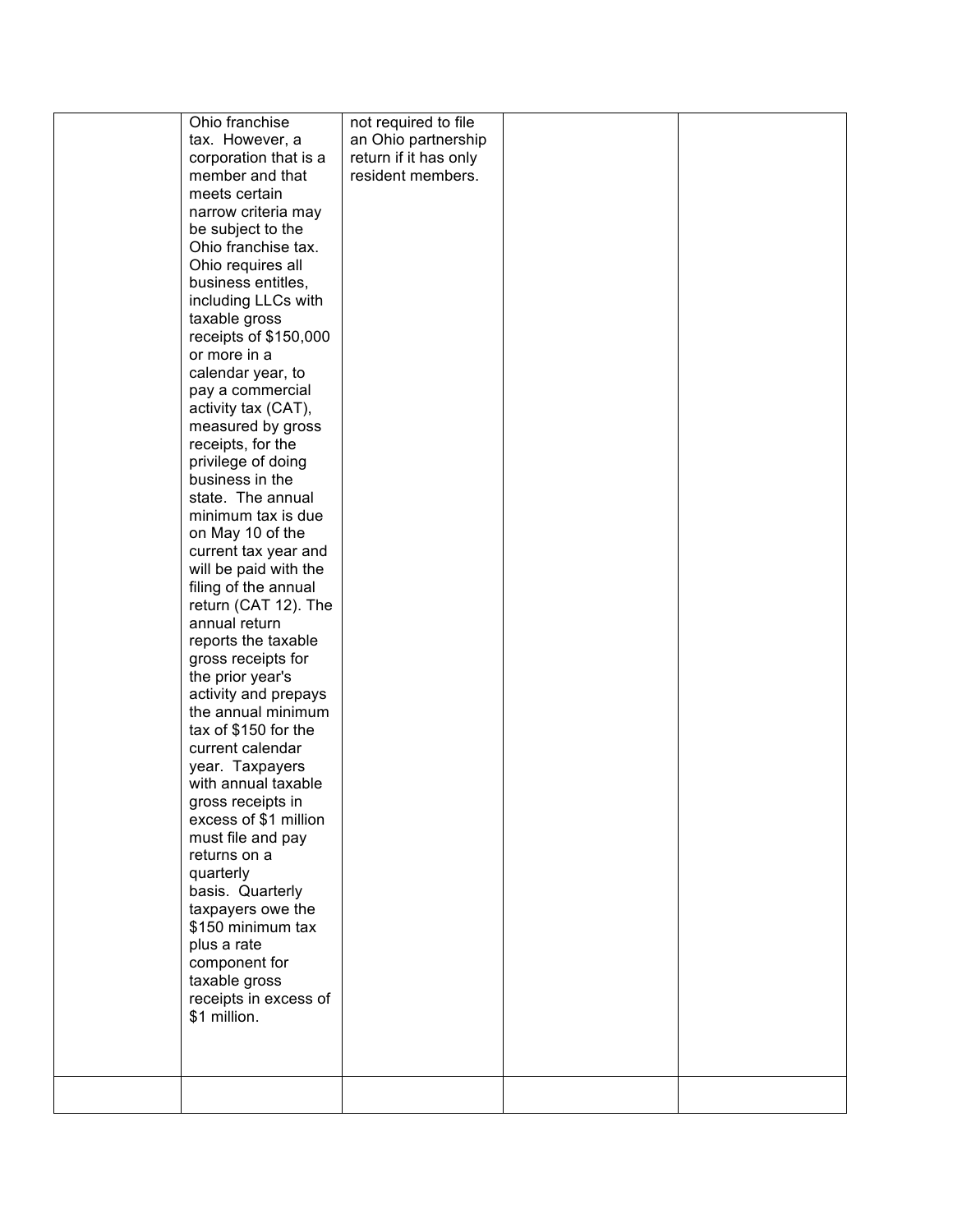| <b>STATE</b>       | <b>FRANCHISE OR</b><br><b>ENTITY TAX</b>                                                                                                                                                      | <b>TAX RETURNS</b>                                                                                                                                                                                                                                                                                                                                                                                                                                                                                                                                                                                                                                                                                                                                                                                                | <b>ANNUAL REPORT</b> | <b>FILING FEES</b>                                                                                                                                      |
|--------------------|-----------------------------------------------------------------------------------------------------------------------------------------------------------------------------------------------|-------------------------------------------------------------------------------------------------------------------------------------------------------------------------------------------------------------------------------------------------------------------------------------------------------------------------------------------------------------------------------------------------------------------------------------------------------------------------------------------------------------------------------------------------------------------------------------------------------------------------------------------------------------------------------------------------------------------------------------------------------------------------------------------------------------------|----------------------|---------------------------------------------------------------------------------------------------------------------------------------------------------|
| Oklahoma<br>Oregon | Oklahoma does not<br>require LLCs to pay<br>a tax based on net<br>income unless they<br>have elected to be<br>classified as<br>corporations for<br>federal tax<br>purposes<br>Oregon does not | LLCs with Oklahoma<br>source income are<br>required to file a<br>partnership return<br>(Form 514). In<br>addition, LLCs are<br>required to withhold<br>Oklahoma income<br>tax at a rate of 5% of<br>the Oklahoma share<br>of taxable income<br>distributed to each<br>nonresident<br>member, unless the<br>nonresident member<br>who submits a Form<br>OW-15 "Nonresident<br><b>Member Withholding</b><br>Exemption Affidavit".<br>LLCs that make<br>distributions subject<br>to Oklahoma<br>withholding must<br>register with the<br>Oklahoma Tax<br><b>Commission Form</b><br>OW-11 "Registration<br>for Oklahoma<br>Withholding for<br>Nonresident<br>Members". To file<br>and pay the income<br>tax withheld, the<br>LLC must complete<br>Form WTP10003<br>(formerly Form OW-<br>$9-C$ ).<br>An LLC must file | Yes<br>Yes           | Articles of<br>organization: \$100;<br>Foreign LLC<br>registration<br>application: \$300.<br>Annual report: \$25.<br>Articles of                        |
|                    | require LLCs to pay<br>a tax based on net<br>income unless they<br>have elected to be<br>classified as<br>corporations for<br>federal tax<br>purposes.                                        | Form 65. All LLCs<br>having income from<br>sources in Oregon<br>or having one or<br>more Oregon<br>resident members<br>must file the<br>partnership return.                                                                                                                                                                                                                                                                                                                                                                                                                                                                                                                                                                                                                                                       |                      | organization: \$100;<br>Foreign LLC<br>registration<br>application: \$275;<br>Domestic annual<br>report: \$100; Foreign<br>LLC annual report:<br>\$275. |
|                    |                                                                                                                                                                                               |                                                                                                                                                                                                                                                                                                                                                                                                                                                                                                                                                                                                                                                                                                                                                                                                                   |                      |                                                                                                                                                         |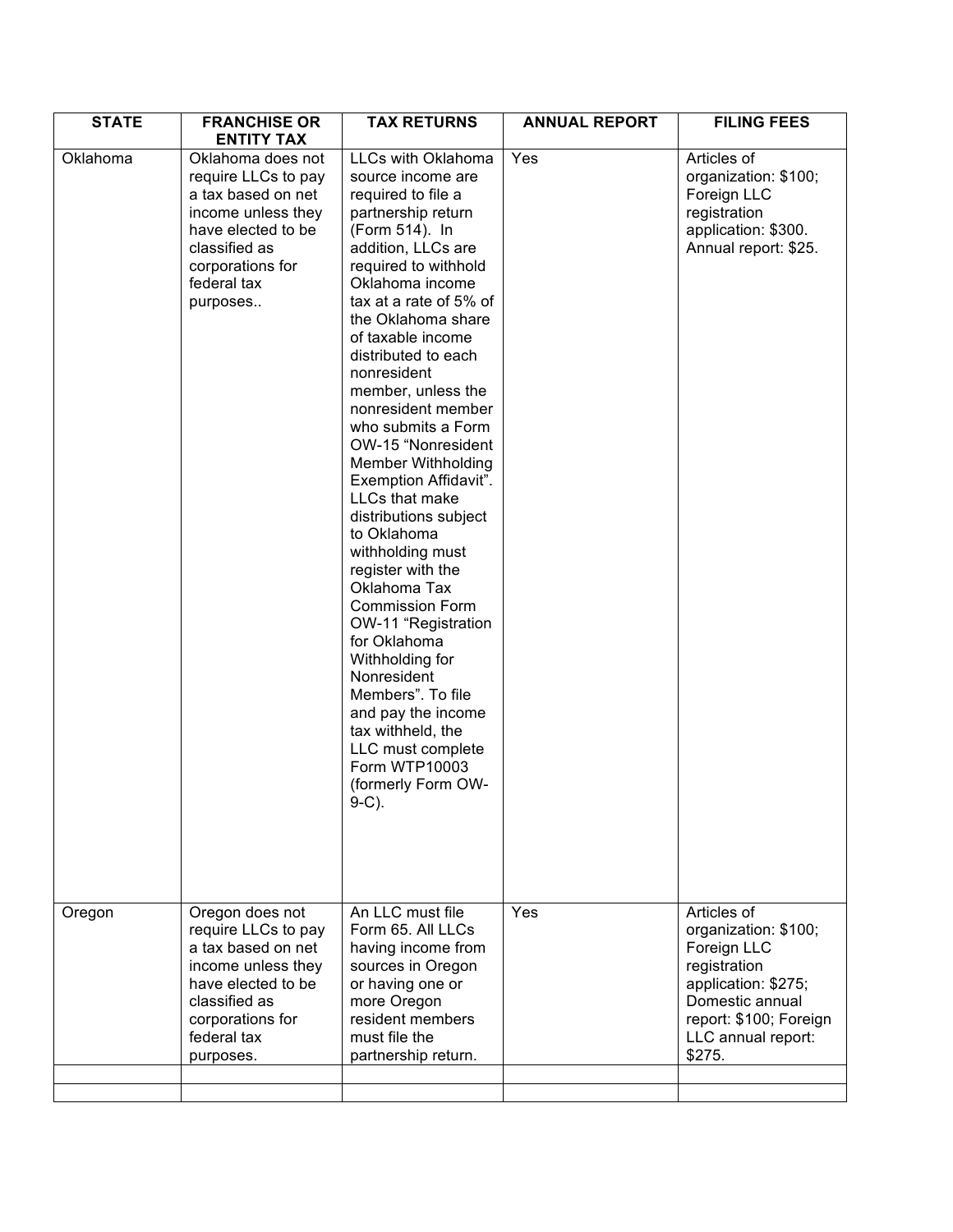| <b>STATE</b> | <b>FRANCHISE OR</b><br><b>ENTITY TAX</b>                                                                                                                                                                                                                                                                                                                                                                                                                                                                                                                                                                                                                                                                                                                                                                        | <b>TAX RETURNS</b>                                                                                                                                                                                                                                                                                                                                                                                                                                                                                                                                                                                                                                                                                                                                                                                                                                         | <b>ANNUAL REPORT</b>                                                          | <b>FILING FEES</b>                                                                                                                                                             |
|--------------|-----------------------------------------------------------------------------------------------------------------------------------------------------------------------------------------------------------------------------------------------------------------------------------------------------------------------------------------------------------------------------------------------------------------------------------------------------------------------------------------------------------------------------------------------------------------------------------------------------------------------------------------------------------------------------------------------------------------------------------------------------------------------------------------------------------------|------------------------------------------------------------------------------------------------------------------------------------------------------------------------------------------------------------------------------------------------------------------------------------------------------------------------------------------------------------------------------------------------------------------------------------------------------------------------------------------------------------------------------------------------------------------------------------------------------------------------------------------------------------------------------------------------------------------------------------------------------------------------------------------------------------------------------------------------------------|-------------------------------------------------------------------------------|--------------------------------------------------------------------------------------------------------------------------------------------------------------------------------|
| Pennsylvania | Pennsylvania does<br>not require LLCs to<br>pay a tax based on<br>net income unless<br>they have elected to<br>be classified as<br>corporations for<br>federal tax<br>purposes. However,<br>there is a capital<br>stock tax (domestic<br>LLCs) and a<br>franchise tax<br>(foreign LLCs)<br>imposed. The<br>capital stock<br>valuation formula is<br>the product of one-<br>half times the sum of<br>the average net<br>income capitalized<br>at the rate of 9.5<br>percent, plus 75<br>percent of net worth,<br>from which product<br>\$150,000 (\$160,00<br>starting in 2010) is<br>subtracted. The<br>capital stock tax and<br>the franchise tax are<br>being phased out,<br>with the rates set as<br>follows: 1.89 mills<br>for 2012; and .89<br>mills for 2013. The<br>taxes will be<br>eliminated in 2014. | An LLC with PA<br>source income or at<br>least one PA<br>resident member<br>must file a<br>partnership return<br>(PA-20S/PA65). All<br>LLCs must report<br>capital stock/foreign<br>franchise tax on the<br>RCT-101 unless<br>they meet the de<br>minimis standards<br>as outlined in<br><b>Corporation Tax</b><br>Bulletin 2004-0, in<br>which case they<br>must file the RCT-<br>101D, Declaration of<br>de minimis PA<br>Activity, affirming the<br>Pennsylvania<br>activity during that<br>period is de minimis.<br>LLCs must withhold<br>and pay<br>Pennsylvania<br>personal income tax<br>for nonresident<br>members that are<br>individuals, estates<br>or trusts. This<br>quarterly withholding<br>tax payment is<br>based on each<br>nonresident<br>members's expected<br>share of<br>distributable<br>Pennsylvania-<br>source taxable<br>income. | No (except for<br>restricted professional<br>domestic LLC and<br>foreign LLC) | Certificate of<br>organization: \$125;<br>Foreign LLC<br>registration<br>application: \$250;<br>Annual report: None<br>for domestic LLC; at<br>least \$380 for foreign<br>LLC) |
| Rhode Island | Rhode Island does<br>not require LLCs to<br>pay a tax based on<br>net income unless<br>they have elected to<br>be classified as<br>corporations for<br>federal tax<br>purposes.                                                                                                                                                                                                                                                                                                                                                                                                                                                                                                                                                                                                                                 | A LLC is required to<br>file an information<br>return (Form RI<br>1096-PT) if it is<br>required to file<br>Federal Form 1065<br>and has any income,<br>gain, loss, or<br>deduction derived<br>from or connected                                                                                                                                                                                                                                                                                                                                                                                                                                                                                                                                                                                                                                            | Yes                                                                           | Articles of<br>organization: \$150;<br>Foreign LLC<br>registration<br>application: \$150;<br>Annual report: \$50.                                                              |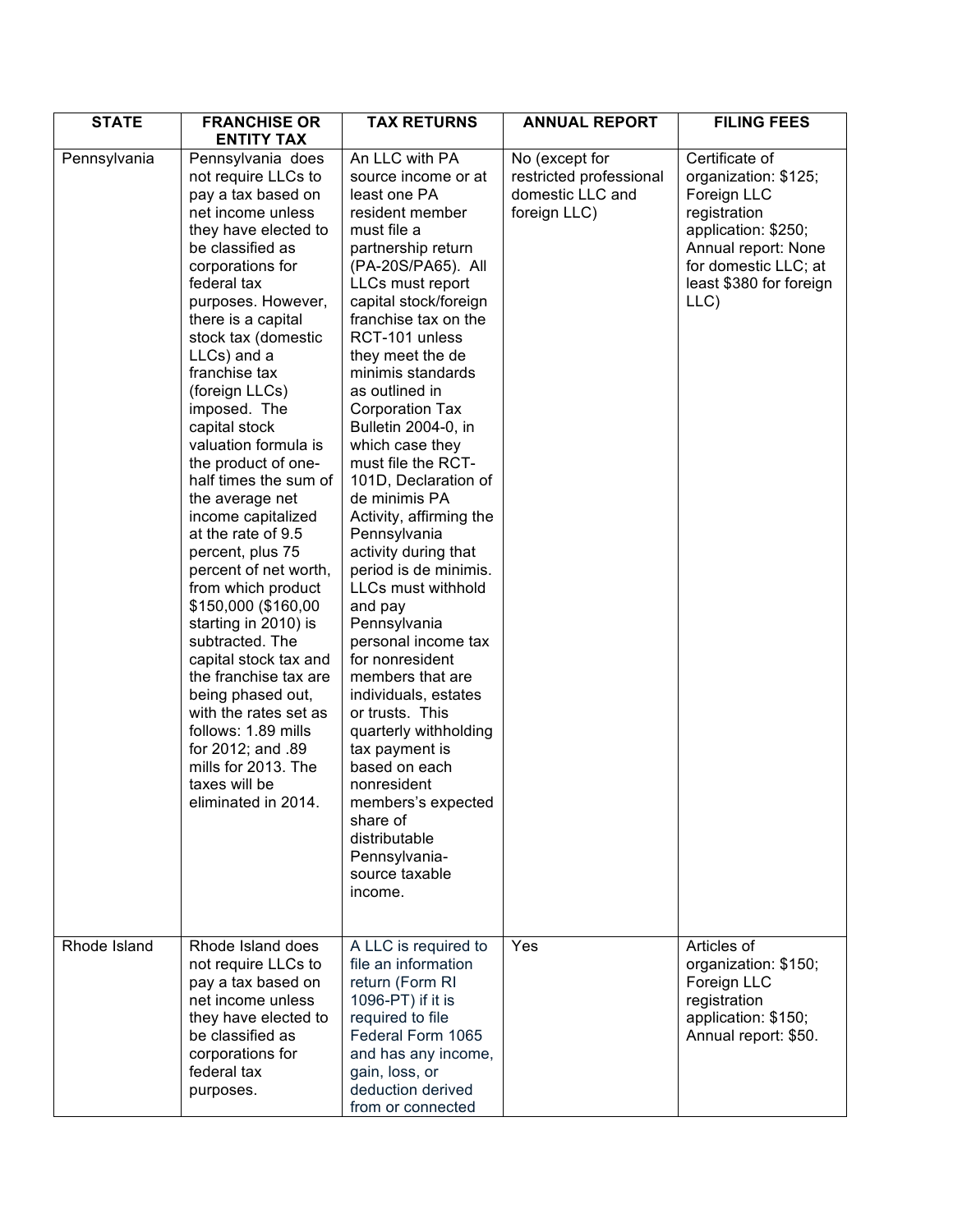|                |                                                                                                                                                                                   | with sources within<br>the State of Rhode<br>Island, Form RI<br>1096-PT is used by<br>LLCs to provide<br>information and<br>make pass-through<br>withholding<br>payments on behalf<br>of those nonresident<br>members. A LLC is<br>required to make a<br>withholding tax<br>payment on behalf<br>of a member where<br>the member is a<br>nonresident, the<br>member's pro rata<br>or distributive share<br>of the pass-through<br>entity's income<br>derived from or<br>connected with<br>Rhode Island<br>sources is \$1,000.00<br>or more, and the<br>member has not<br>elected to be<br>included on a<br>composite return<br>(Form RI-1040C). |                      |                                                                                                                     |
|----------------|-----------------------------------------------------------------------------------------------------------------------------------------------------------------------------------|-------------------------------------------------------------------------------------------------------------------------------------------------------------------------------------------------------------------------------------------------------------------------------------------------------------------------------------------------------------------------------------------------------------------------------------------------------------------------------------------------------------------------------------------------------------------------------------------------------------------------------------------------|----------------------|---------------------------------------------------------------------------------------------------------------------|
| <b>STATE</b>   | <b>FRANCHISE OR</b><br><b>ENTITY TAX</b>                                                                                                                                          | <b>TAX RETURNS</b>                                                                                                                                                                                                                                                                                                                                                                                                                                                                                                                                                                                                                              | <b>ANNUAL REPORT</b> | <b>FILING FEES</b>                                                                                                  |
|                |                                                                                                                                                                                   |                                                                                                                                                                                                                                                                                                                                                                                                                                                                                                                                                                                                                                                 |                      |                                                                                                                     |
| South Carolina | South Carolina does<br>not require LLCs to<br>pay a tax based on<br>net income unless<br>they have elected to<br>be classified as<br>corporations for<br>federal tax<br>purposes. | Every LLC not taxed<br>as a corporation,<br>domestic or foreign,<br>doing business or<br>owning property in<br>South Carolina must<br>file a partnership<br>return (Form<br>SC1065). Taxable<br>income items<br>apportioned or<br>allocated to South<br>Carolina and taxable<br>to nonresident<br>members are<br>subject to<br>withholding by the<br>partnership at a rate<br>of 5% unless the                                                                                                                                                                                                                                                  | No                   | Articles or<br>organization: \$110;<br>Certificate of<br>authority for foreign<br>LLC: \$110; nnual<br>Report: None |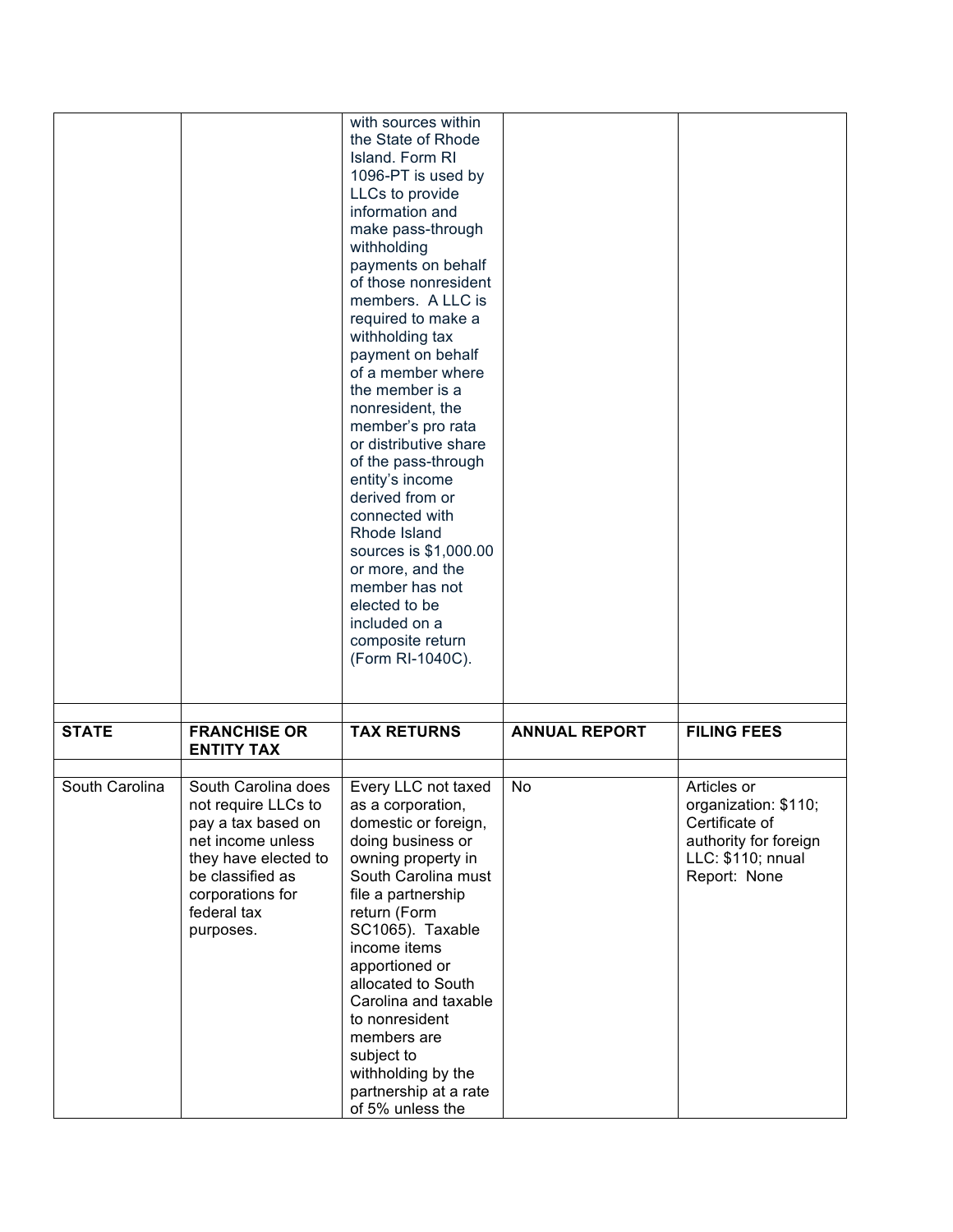|              |                                                                                                                                                                                                                                                                                                                                                                                                                                                                                                                                          | nonresident<br>members provide<br>affidavits of their<br>intention to file and<br>the LLC then files a<br>composite return on<br>behalf of all of their<br>nonresident<br>members.                                                                                                                                                                                       |                                  |                                                                                                                                                                                                                                                                       |
|--------------|------------------------------------------------------------------------------------------------------------------------------------------------------------------------------------------------------------------------------------------------------------------------------------------------------------------------------------------------------------------------------------------------------------------------------------------------------------------------------------------------------------------------------------------|--------------------------------------------------------------------------------------------------------------------------------------------------------------------------------------------------------------------------------------------------------------------------------------------------------------------------------------------------------------------------|----------------------------------|-----------------------------------------------------------------------------------------------------------------------------------------------------------------------------------------------------------------------------------------------------------------------|
| <b>STATE</b> | <b>FRANCHISE OR</b><br><b>ENTITY TAX</b>                                                                                                                                                                                                                                                                                                                                                                                                                                                                                                 | <b>TAX RETURNS</b>                                                                                                                                                                                                                                                                                                                                                       | <b>ANNUAL REPORT</b>             | <b>FILING FEES</b>                                                                                                                                                                                                                                                    |
| South Dakota | South Dakota has<br>no corporate income<br>tax, no personal<br>income tax, no<br>personal property<br>tax, and no business<br>inventory tax.                                                                                                                                                                                                                                                                                                                                                                                             | None                                                                                                                                                                                                                                                                                                                                                                     | Yes                              | Articles of<br>organization: \$150;<br>Foreign LLC<br>qualification: \$750;<br>Annual report: \$50.                                                                                                                                                                   |
| Tennessee    | LLCs are subject to<br>the franchise and<br>excise taxes in<br>Tennessee. The<br>franchise tax is<br>imposed at the rate<br>of 25 cents per \$100<br>of a taxpayer's net<br>worth. Net worth is<br>defined as the<br>difference between<br>a taxpayer's total<br>assets and total<br>liabilities. An excise<br>tax of 6.5% is<br>imposed on the net<br>earnings from<br>business done in<br>Tennessee. Tenne<br>ssee also requires<br>all LLCs to pay an<br>annual 6 percent tax<br>on stock dividends<br>and bond interest<br>received. | LLCs must compute<br>and pay the<br>franchise and excise<br>tax on one form filed<br>with the State of<br>Tennessee (Form<br>FAE 170). Form<br>FAE 170 is due 3<br>1/2 months after the<br>entity's year end. A<br>return is required for<br>every fiscal closing<br>of the books of each<br>taxpayer and will<br>coincide with each<br>federal return filing<br>period. | Yes                              | Certificate of<br>formation: \$300;<br>Application for<br>certificate of authority<br>of foreign LLC: \$50<br>per member (\$300<br>minimum/\$3,000<br>maximum). Annual<br>report (domestic and<br>foreign): \$50 per<br>member (\$300<br>minimum/\$3,000<br>maximum). |
| Texas        | Texas does not<br>have a corporate<br>income tax or<br>personal income<br>tax. However, LLCs<br>are subject to the<br>Texas franchise tax<br>regardless of their<br>classification for<br>federal income tax                                                                                                                                                                                                                                                                                                                             | A Texas LLC must<br>file a Texas<br>corporation<br>franchise tax report<br>on the appropriate<br>form.                                                                                                                                                                                                                                                                   | No (except annual tax<br>report) | Articles of<br>organization: \$300;<br>Application by foreign<br>LLC for certificate of<br>authority: \$775;<br>Annual fee: None                                                                                                                                      |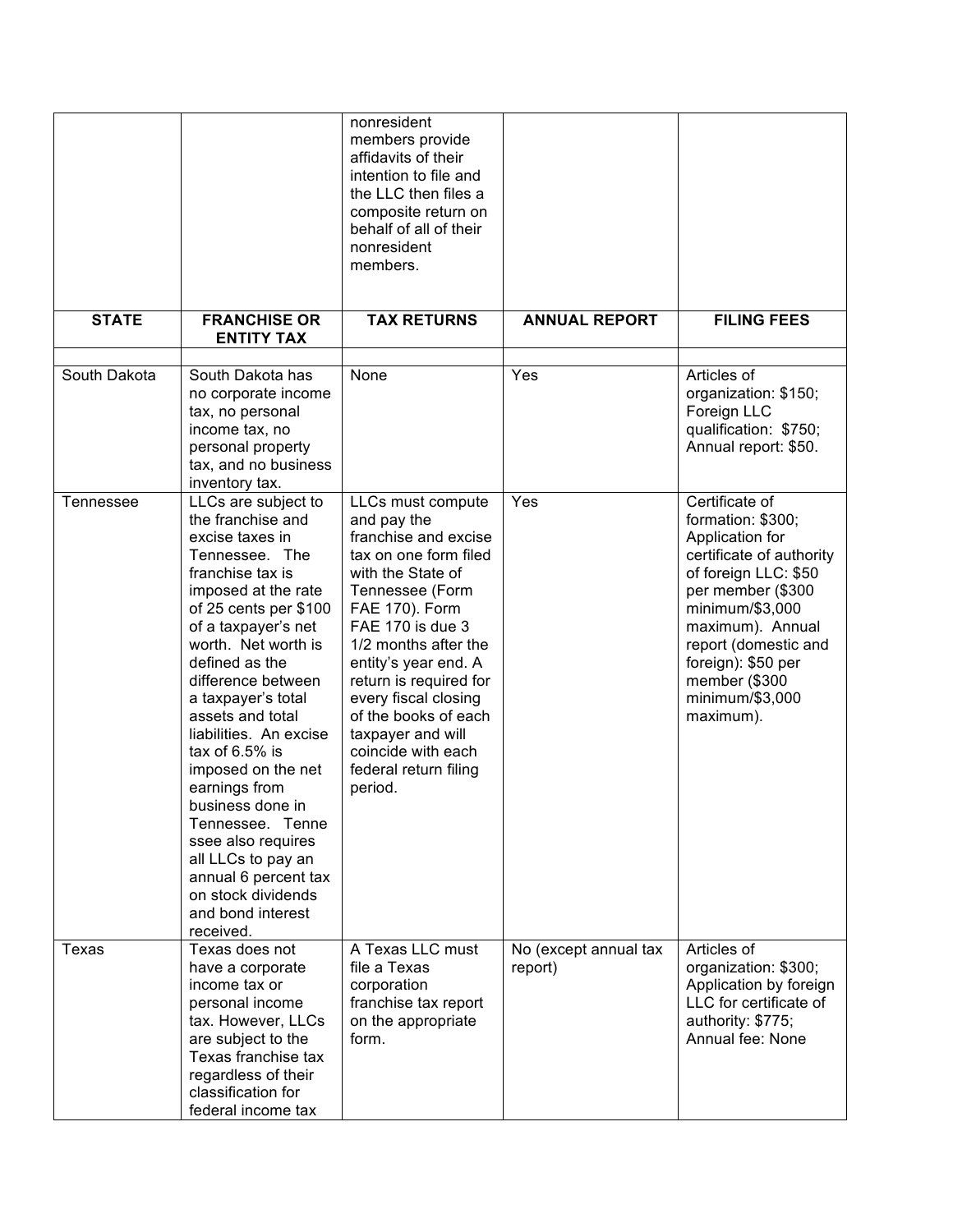|              | purposes. The tax is<br>composed of two<br>components: a<br>capital component<br>and an earned<br>surplus<br>component. The<br>franchise tax is<br>based on the greater<br>of .25% of net<br>taxable capital or<br>4.5% of net taxable<br>earned surplus.<br>LLCs that owe less<br>than \$100 do not<br>have to pay any tax,<br>but they must file a<br>report. Also, LLCs<br>will not owe any tax<br>if the gross receipts<br>from their entire<br>business for both<br>taxable capital and<br>taxable earned<br>surplus are each<br>less that \$150,000<br>during the period<br>upon which the tax |                                                                                                                                                                                                                                                                                                                                                                                                                                                                          |                      |                                                                                                                          |
|--------------|------------------------------------------------------------------------------------------------------------------------------------------------------------------------------------------------------------------------------------------------------------------------------------------------------------------------------------------------------------------------------------------------------------------------------------------------------------------------------------------------------------------------------------------------------------------------------------------------------|--------------------------------------------------------------------------------------------------------------------------------------------------------------------------------------------------------------------------------------------------------------------------------------------------------------------------------------------------------------------------------------------------------------------------------------------------------------------------|----------------------|--------------------------------------------------------------------------------------------------------------------------|
| <b>STATE</b> | is based.<br><b>FRANCHISE OR</b>                                                                                                                                                                                                                                                                                                                                                                                                                                                                                                                                                                     | <b>TAX RETURNS</b>                                                                                                                                                                                                                                                                                                                                                                                                                                                       | <b>ANNUAL REPORT</b> | <b>FILING FEES</b>                                                                                                       |
|              | <b>ENTITY TAX</b>                                                                                                                                                                                                                                                                                                                                                                                                                                                                                                                                                                                    |                                                                                                                                                                                                                                                                                                                                                                                                                                                                          |                      |                                                                                                                          |
|              |                                                                                                                                                                                                                                                                                                                                                                                                                                                                                                                                                                                                      |                                                                                                                                                                                                                                                                                                                                                                                                                                                                          |                      |                                                                                                                          |
| Utah         | Utah does not<br>require LLCs to pay<br>a tax based on net<br>income unless they<br>have elected to be<br>classified as<br>corporations for<br>federal tax<br>purposes.                                                                                                                                                                                                                                                                                                                                                                                                                              | A LLC must file a tax<br>return on Form TC-<br>65. The return must<br>be filed by every<br>LLC having a<br>resident member in<br>the state of Utah or<br>any income derived<br>from sources in Utah<br>for the taxable year.<br>A LLC must withhold<br>income tax allocated<br>to nonresident<br>individual members<br>and members that<br>are general<br>partnerships, limited<br>partnerships, limited<br>liability partnerships,<br>limited liability<br>companies, S | Yes                  | Articles of<br>organization: \$70;<br>Foreign LLC<br>registration<br>application: \$70;<br>Annual registration:<br>\$15. |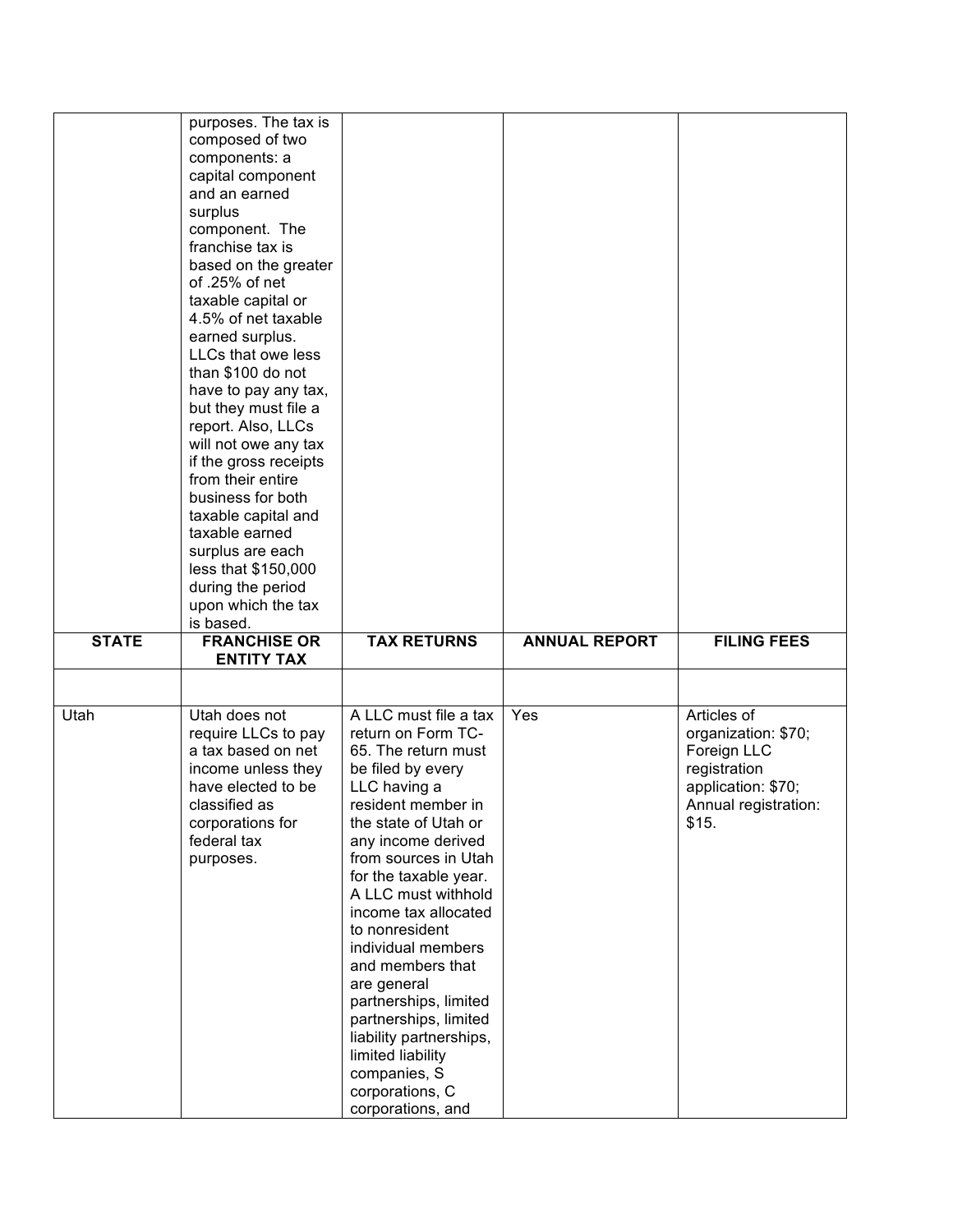|              |                                                                                                                                                                                                                                   | estates and trusts.<br>The withholding rate<br>is a 5% income tax<br>on the member's<br>Utah business<br>income and non-<br>business income<br>derived from or<br>connected with Utah<br>sources allocated to<br>its members.                                                                                                                                                                                                                                                                                                                                             |                                                           |                                                                                                                                                                            |
|--------------|-----------------------------------------------------------------------------------------------------------------------------------------------------------------------------------------------------------------------------------|---------------------------------------------------------------------------------------------------------------------------------------------------------------------------------------------------------------------------------------------------------------------------------------------------------------------------------------------------------------------------------------------------------------------------------------------------------------------------------------------------------------------------------------------------------------------------|-----------------------------------------------------------|----------------------------------------------------------------------------------------------------------------------------------------------------------------------------|
| Vermont      | Vermont does not<br>require LLCs to pay<br>a tax based on net<br>income unless they<br>have elected to be<br>classified as<br>corporations for<br>federal tax<br>purposes. However,<br>LLCs pay an annual<br>entity tax of \$250. | An LLC with income<br>from VT sources<br>must obtain a tax<br>account by filing<br>Form S-1.<br>Thereafter it must<br>file Form B1-471<br>partnership return<br>each year and pay<br>the minimum tax of<br>of \$250. If the LLC<br>has any nonresident<br>members, it must<br>also file Form B1-<br>473. The LLC is<br>also obligated to<br>make payments for<br>nonresident<br>members for the<br>income attributable<br>to Vermont at the<br>second lowest<br>marginal rate. Each<br>payment is a credit<br>against the<br>member's individual<br>income tax liability. | No                                                        | Articles of<br>organization: \$100;<br>Application for<br>certificate of authority<br>of foreign LLC: \$100;<br>Annual report:<br>domestic LLC \$25;<br>foreign LLC: \$125 |
| <b>STATE</b> | <b>FRANCHISE OR</b><br><b>ENTITY TAX</b>                                                                                                                                                                                          | <b>TAX RETURNS</b>                                                                                                                                                                                                                                                                                                                                                                                                                                                                                                                                                        | <b>ANNUAL REPORT</b>                                      | <b>FILING FEES</b>                                                                                                                                                         |
|              |                                                                                                                                                                                                                                   |                                                                                                                                                                                                                                                                                                                                                                                                                                                                                                                                                                           |                                                           |                                                                                                                                                                            |
| Virginia     | Virginia does not<br>require LLCs to pay<br>a tax based on net<br>income unless they<br>have elected to be<br>classified as<br>corporations for<br>federal tax<br>purposes.                                                       | Every LLC doing<br>business in the<br>Commonwealth that<br>has taxable income<br>derived from Virginia<br>sources must file a<br>partnership return<br>(Form 502). Also, if<br>any portion of that                                                                                                                                                                                                                                                                                                                                                                        | No but there is an<br>annual registration fee<br>of \$50. | Articles of<br>organization: \$100;<br>Certificate of<br>registration for<br>foreign LLC: \$100;<br>Annual registration<br>fee: \$50.                                      |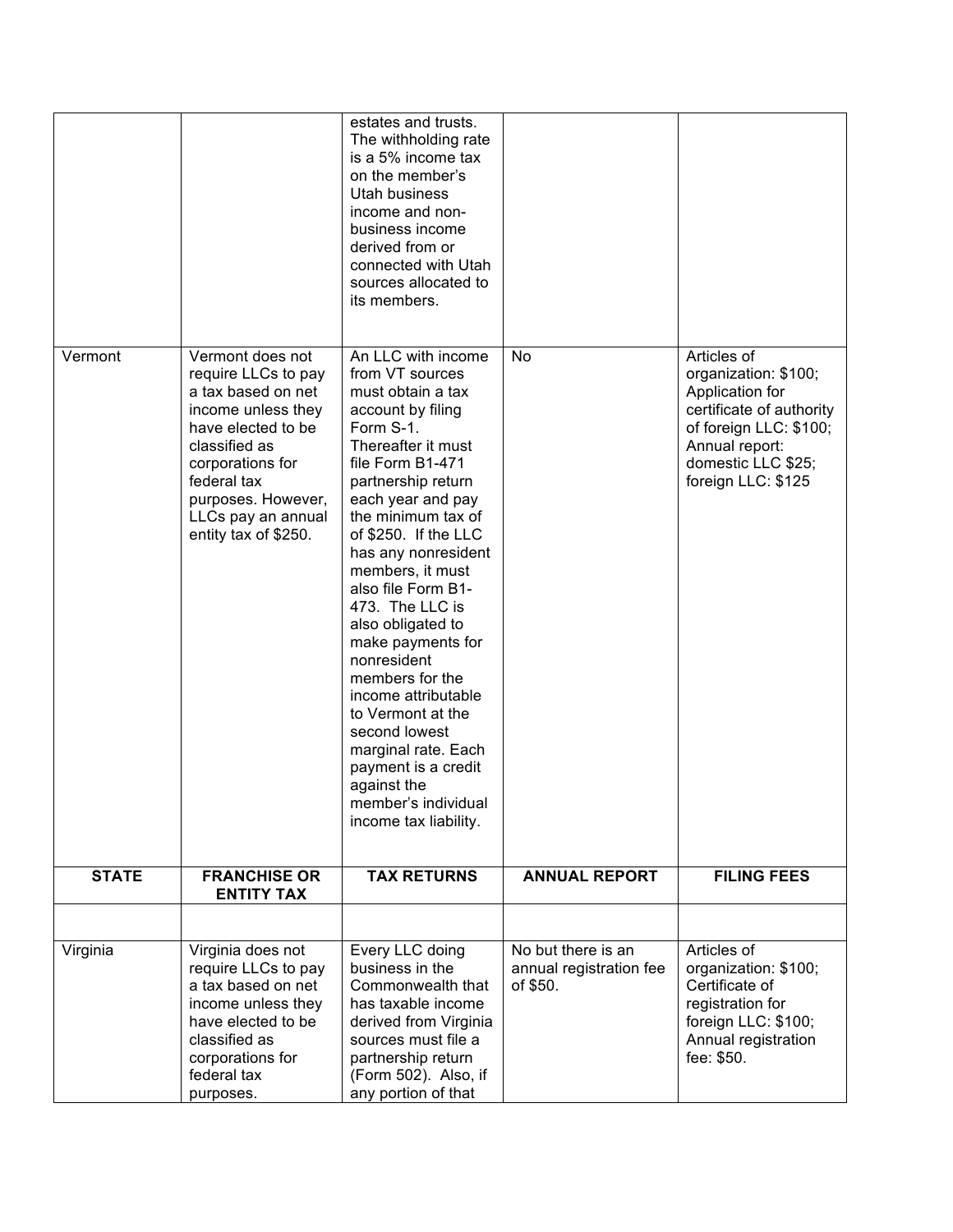|               |                                                                                                                                                                                                                                                                                                                                                                                                                                                         | income is allocated<br>to a nonresident<br>member, the LLC is<br>required to pay the<br>withholding tax at a<br>rate of 5% of the<br>share of taxable<br>income from Virginia<br>sources that is<br>allocable to each<br>nonresident<br>member. The LLC<br>withholds and remits<br>tax using payment<br>voucher, Form<br>502W. The LLC will<br>not be required to<br>pay the withholding<br>tax if it files a unified<br>return on behalf of<br>all non-resident<br>members. |                      |                                                                                                                   |
|---------------|---------------------------------------------------------------------------------------------------------------------------------------------------------------------------------------------------------------------------------------------------------------------------------------------------------------------------------------------------------------------------------------------------------------------------------------------------------|------------------------------------------------------------------------------------------------------------------------------------------------------------------------------------------------------------------------------------------------------------------------------------------------------------------------------------------------------------------------------------------------------------------------------------------------------------------------------|----------------------|-------------------------------------------------------------------------------------------------------------------|
| Washington    | Washington<br>imposes its business<br>and occupation tax<br>on all entities doing<br>business in the<br>state, including<br>LLCs, regardless of<br>their federal entity<br>classification.<br>Depending on the<br>type of business<br>conducted by the<br>taxpayer, the tax<br>base is one of the<br>following: the value<br>of products, gross<br>proceeds of sales,<br>or gross income of<br>the business. The<br>rate varies from<br>0.138% to 1.8%. | An LLC doing<br>business in<br>Washington must<br>file monthly,<br>quarterly, or annual<br>tax returns for the<br>state business and<br>occupations tax,<br>depending on gross<br>income.                                                                                                                                                                                                                                                                                    | Yes                  | Articles of<br>organization: \$180;<br>Foreign LLC<br>registration<br>application: \$180;<br>Annual report: \$69. |
| <b>STATE</b>  | <b>FRANCHISE OR</b><br><b>ENTITY TAX</b>                                                                                                                                                                                                                                                                                                                                                                                                                | <b>TAX RETURNS</b>                                                                                                                                                                                                                                                                                                                                                                                                                                                           | <b>ANNUAL REPORT</b> | <b>FILING FEES</b>                                                                                                |
|               |                                                                                                                                                                                                                                                                                                                                                                                                                                                         |                                                                                                                                                                                                                                                                                                                                                                                                                                                                              |                      |                                                                                                                   |
| West Virginia | West Virginia does<br>not require LLCs to<br>pay a tax based on<br>net income unless it<br>has elected to be                                                                                                                                                                                                                                                                                                                                            | LLCs doing<br>business in West<br>Virginia or deriving<br>income from real or<br>tangible personal                                                                                                                                                                                                                                                                                                                                                                           | Yes                  | Articles of<br>organization: \$100;<br>Registration of<br>foreign LLC: \$150;<br>Annual Report: \$25.             |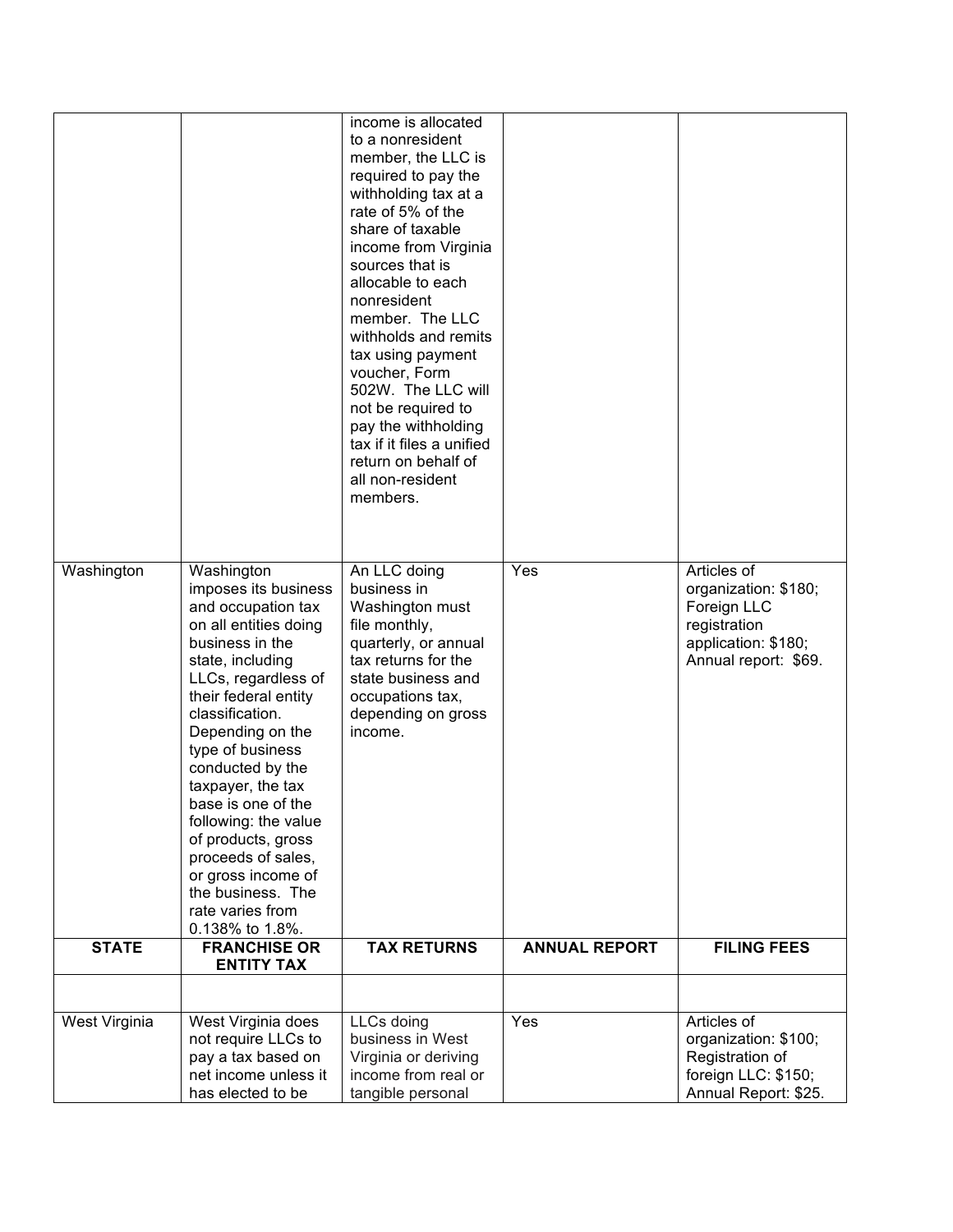|              | taxed as a                         | property located in   |                      |                           |
|--------------|------------------------------------|-----------------------|----------------------|---------------------------|
|              | corporation.                       | West Virginia are     |                      |                           |
|              | However, LLCs,                     | required to withhold  |                      |                           |
|              | regardless of entity               | West Virginia         |                      |                           |
|              | classification, are                | income taxes from     |                      |                           |
|              | subject to franchise               | distributions,        |                      |                           |
|              | tax in West                        | whether actual or     |                      |                           |
|              | Virginia. The tax                  | deemed, of taxable    |                      |                           |
|              | rate is $55¢$ per \$100            | West Virginia source  |                      |                           |
|              | of taxable capital                 | income to members     |                      |                           |
|              | with a minimum tax                 | who are not           |                      |                           |
|              | of \$50. For LLCs,                 | residents of West     |                      |                           |
|              | the capital is the                 | Virginia. The         |                      |                           |
|              | average of the                     | amount of             |                      |                           |
|              | beginning and                      | withholding tax       |                      |                           |
|              | ending balances of                 | payable is 6.5% of    |                      |                           |
|              | the member's capital               | the LLCs effectively  |                      |                           |
|              | accounts. These                    | connected taxable     |                      |                           |
|              | items of capital are               | income, which may     |                      |                           |
|              | taken from the                     | be lawfully taxed by  |                      |                           |
|              | balance sheet of the               | West Virginia, and    |                      |                           |
|              | taxpayer's federal                 | which is allocable to |                      |                           |
|              | income tax return as               | a nonresident         |                      |                           |
|              | filed with the IRS.                | distributee.          |                      |                           |
|              | Multi-state                        |                       |                      |                           |
|              | businesses will                    |                       |                      |                           |
|              | apportion their<br>capital to West |                       |                      |                           |
|              | Virginia using a four              |                       |                      |                           |
|              | factor formula                     |                       |                      |                           |
|              | consisting of payroll,             |                       |                      |                           |
|              | property and double                |                       |                      |                           |
|              | weighted sales                     |                       |                      |                           |
|              | factors.                           |                       |                      |                           |
|              |                                    |                       |                      |                           |
|              |                                    |                       |                      |                           |
| <b>STATE</b> | <b>FRANCHISE OR</b>                | <b>TAX RETURNS</b>    | <b>ANNUAL REPORT</b> | <b>FILING FEES</b>        |
|              | <b>ENTITY TAX</b>                  |                       |                      |                           |
|              |                                    |                       |                      |                           |
| Wisconsin    | Wisconsin does not                 | Every LLP treated     | Yes                  | Articles of               |
|              | require LLCs to pay                | as a partnership with |                      | organization: \$170       |
|              | a tax based on net                 | income from           |                      | (\$130 if filed on-line); |
|              | income unless they                 | Wisconsin sources,    |                      | Foreign LLC               |
|              | have elected to be                 | regardless of the     |                      | registration              |
|              | classified as                      | amount, must file     |                      | certificate: \$100;       |
|              | corporations for                   | Form 3. The           |                      | Annual Report:            |
|              | federal tax                        | Department of         |                      | domestic LLC \$25;        |
|              | purposes. However,                 | Revenue may also      |                      | foreign LLC \$80.         |
|              | Wisconsin requires                 | require a LLC with    |                      |                           |
|              | LLCs that have at                  | Wisconsin resident    |                      |                           |
|              | least \$4 million in               | members to file a     |                      |                           |
|              | gross receipts from                | Wisconsin             |                      |                           |
|              | all activities for the             | partnership return    |                      |                           |
|              | taxable year, to pay               | even though it has    |                      |                           |